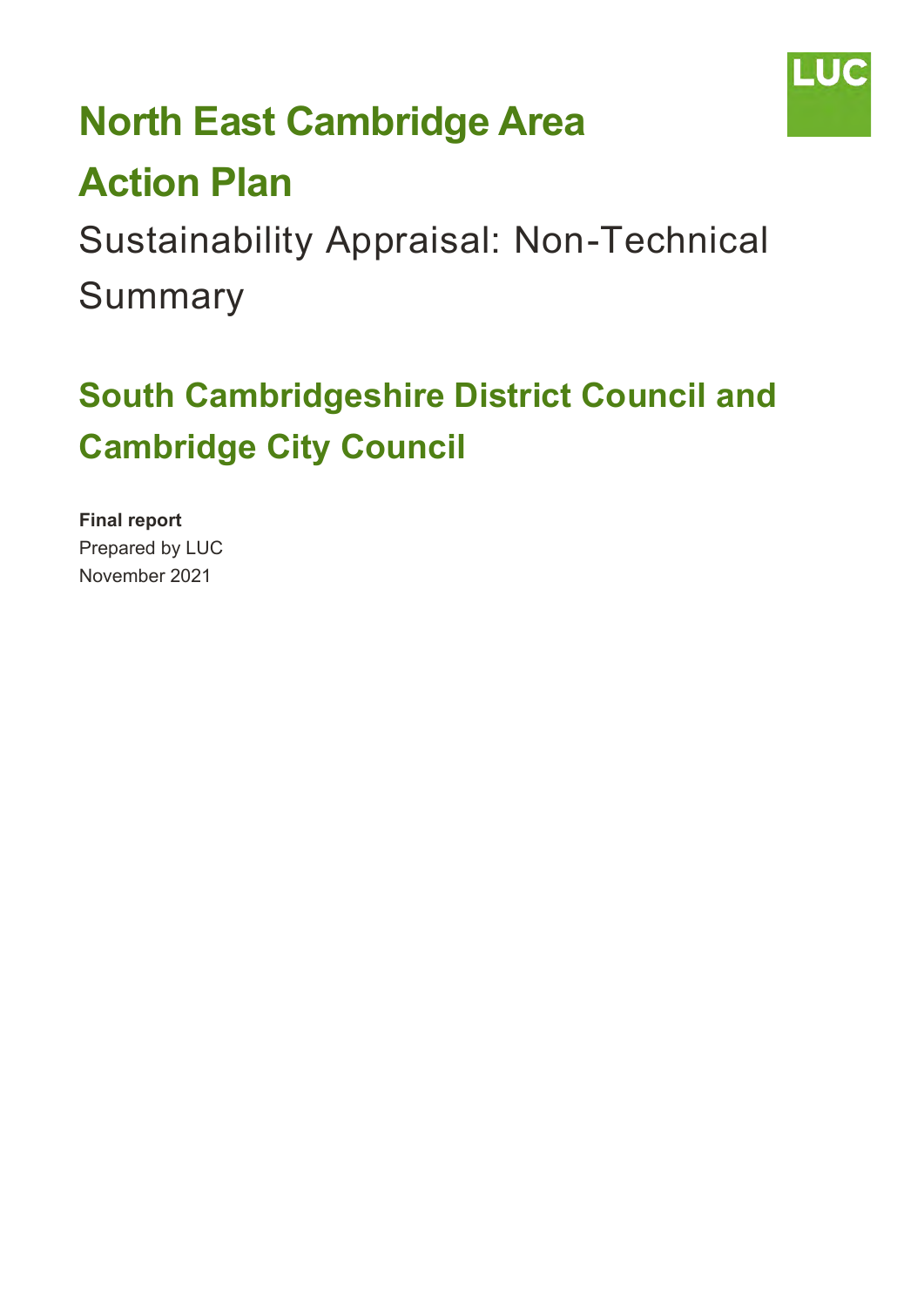| Version | <b>Status</b>            | <b>Prepared</b>     | <b>Checked</b> | <b>Approved</b> | <b>Date</b> |
|---------|--------------------------|---------------------|----------------|-----------------|-------------|
|         | Draft for client comment | K Kaczor<br>S Smith | S Smith        | T Livingston    | 17.11.2021  |
|         | Final                    | S Smith             | Livingston     | Livingston      | 19.11.2021  |



#### **Land Use Consultants Limited**

Registered in England. Registered number 2549296. Registered office: 250 Waterloo Road, London SE1 8RD. 100% recycled paper

North East Cambridge Area Action Plan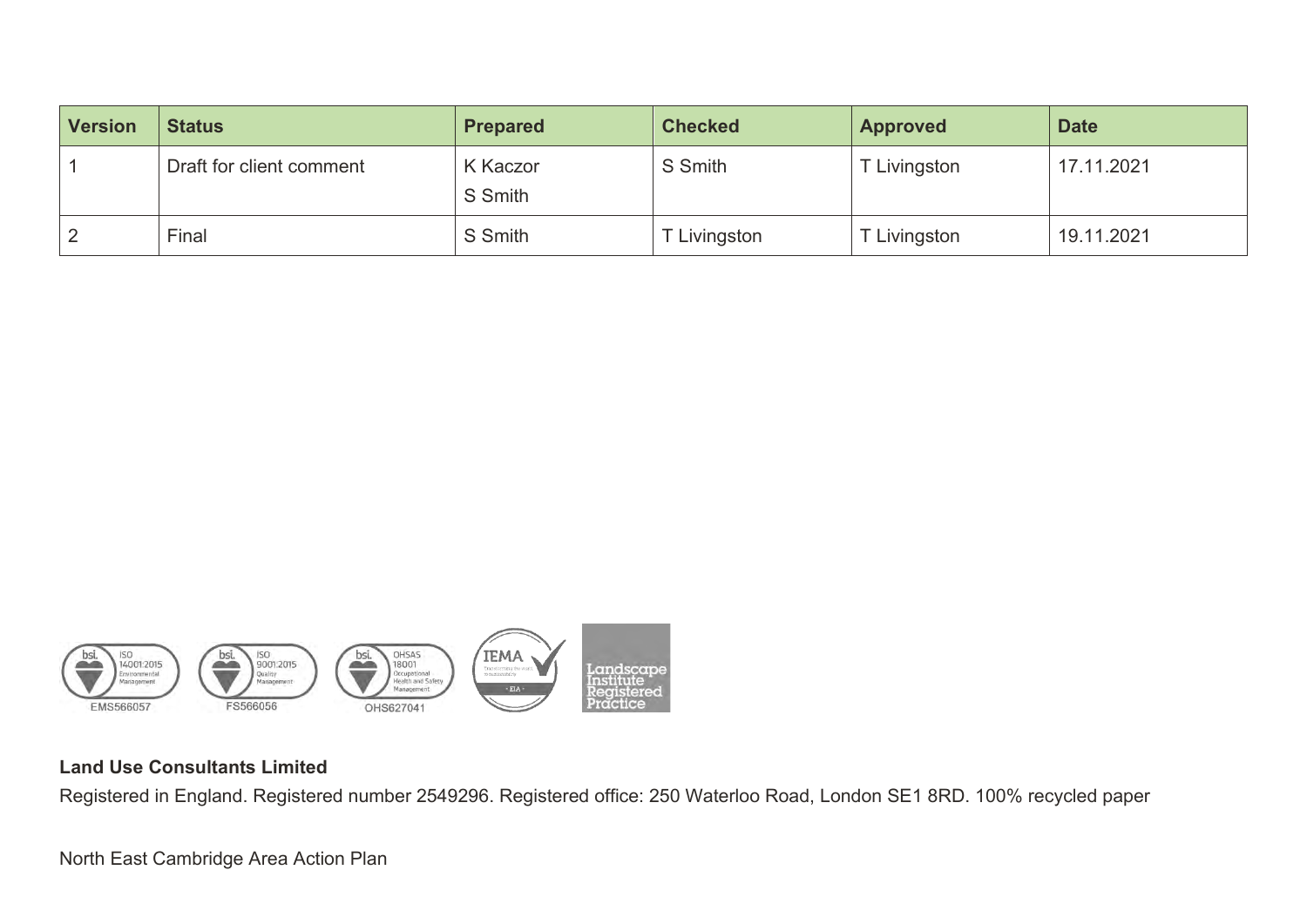## **Non-Technical Summary**  Introduction

 the Proposed Submission North East Cambridge Area Action Plan (AAP) and **1.1** This Non-Technical Summary relates to the Sustainability Appraisal (SA) of should be read in conjunction with that document as well as the AAP itself.

 **1.2** This Non-Technical Summary and the SA Report were prepared by LUC on behalf of Cambridge City Council and South Cambridgeshire District Council (the Councils) as part of the Sustainability Appraisal of the North East Cambridge Area Action Plan.

## The Area Action Plan

**1.3** The AAP area is located between the A14, Chesterton and Kings Hedges wards and is bounded by the Cambridge – Kings Lynn Railway line. It also incorporates the Cambridge Science Park to the west of Milton Road as the intensification of uses in this area is supported by the South Cambridgeshire Local Plan. The area is one of the last substantial brownfield sites in the City.

 **1.4** Policy 15 of the adopted Cambridge City Council Local Plan and Policy SS/4 of the South Cambridgeshire District Council Local Plan allocate the 'Cambridge Northern Fringe East' for redevelopment, to be established through the AAP.

**1.5** The area currently houses Cambridge Science Park, St John's Innovation Centre, Cambridge Business Park, a gold driving range, a wastewater treatment plant, industrial uses and railway sidings. The AAP seeks to retain and intensify most of the employment land, whilst taking advantage of the anticipated relocation of the wastewater treatment plant to create a new community. This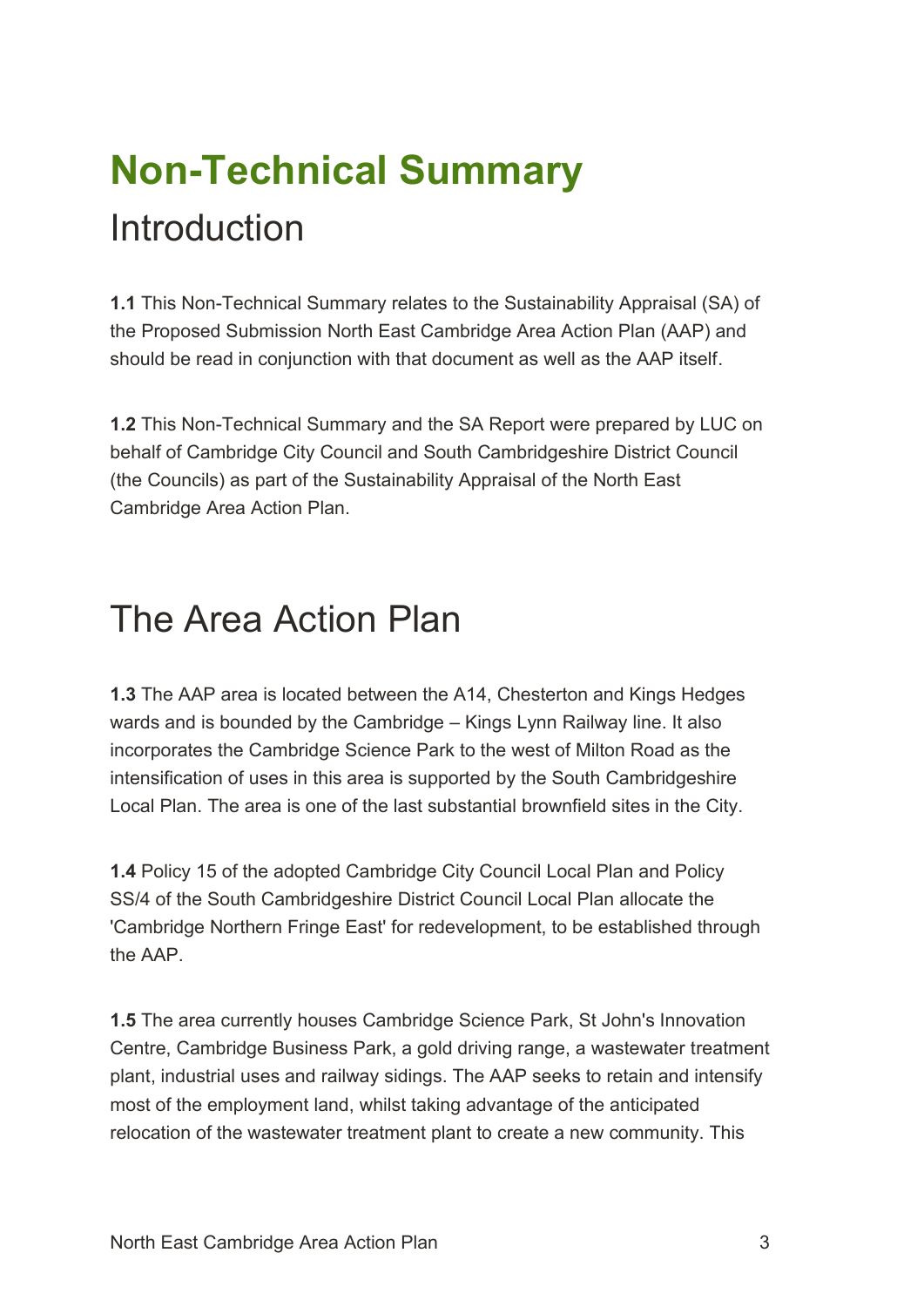includes provision for 8,350 new homes and 15,000 new jobs, as well as new physical, social and environmental infrastructure.

 consultants working on the SA at the time. These were followed by the **1.6** The Councils have previously prepared Issues and Options consultation documents in 2014 and 2019, which formed an important early stage in developing the AAP and set out the blueprint for a comprehensive and coordinated regeneration of the area. Both of these documents were accompanied by SA Reports, prepared by Environ and then Ramboll, who were the publication of the Draft AAP in 2020, which was accompanied by an SA Report prepared by LUC.

## Sustainability Appraisal and Strategic Environmental Assessment

**1.7** Cambridge City Council and South Cambridgeshire District Council are required by law to carry out both Sustainability Appraisal and Strategic Environmental Assessment of the AAP. The Councils have appointed LUC to do this on their behalf.

 environmental effects of a plan or programme (such as the Local Plan) and the **1.8** Strategic Environmental Assessment is the process of assessing the likely requirements for this are set out in the Environmental Assessment of Plans and Programmes Regulations 2004 (SI 2004/1633), as amended by The Environmental Assessments and Miscellaneous Planning (Amendment) (EU Exit) Regulations 2018 (SI 2018/1232) and by The Environmental Assessment of Plans and Programmes (Amendment) Regulations 2020 (SI 2020/1531) (known as the Strategic Environmental Assessment Regulations). The Government recommends that the requirements for both Sustainability Appraisal and Strategic Environmental Assessment are met through one integrated process, referred to as Sustainability Appraisal (SA).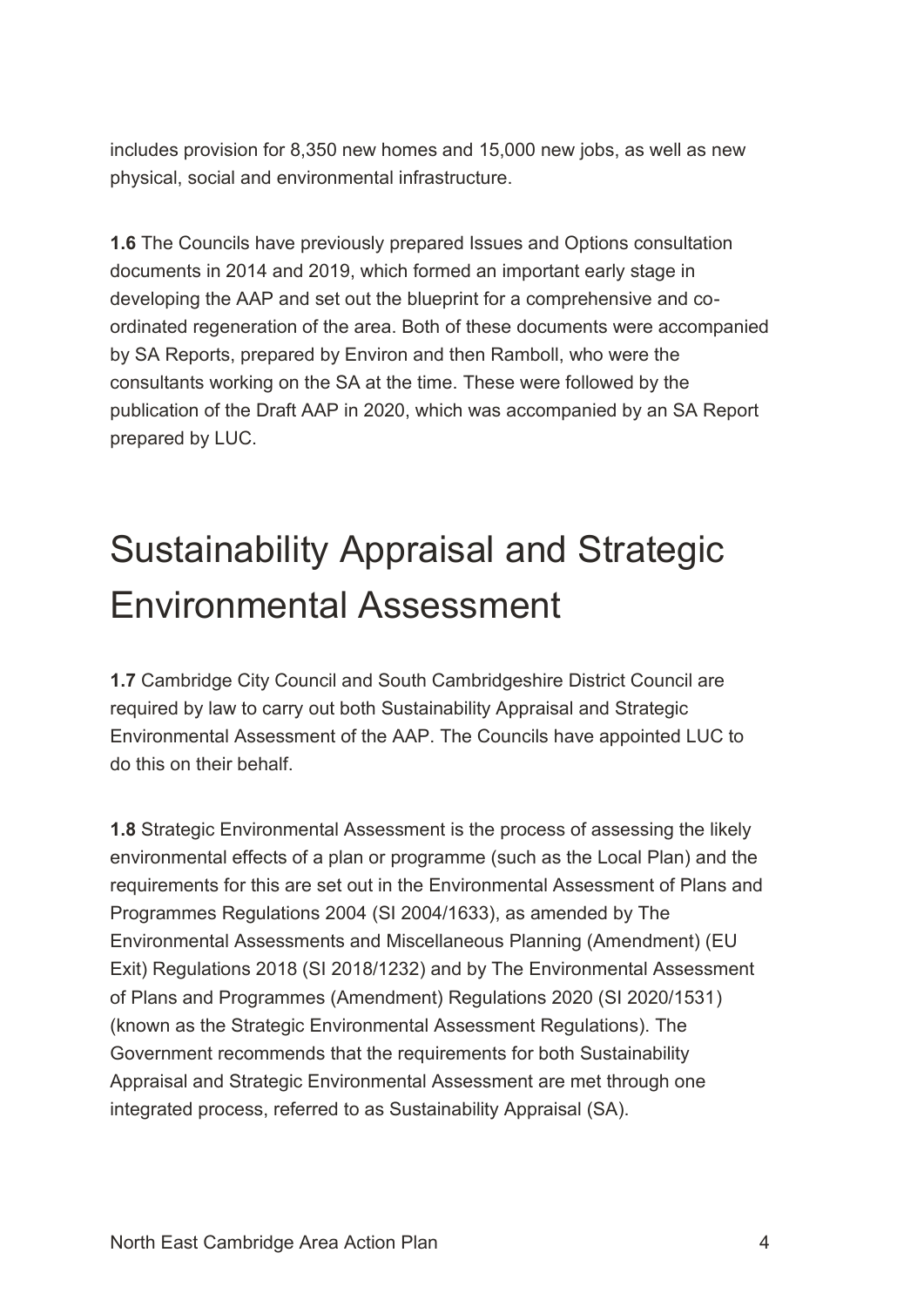integrating sustainability considerations into the preparation and adoption of **1.9** The purpose of SA is to promote sustainable development by better plans. It should be viewed as an integral part of good plan making and an ongoing process, involving ongoing iterations to identify and report on the potential social, economic and environmental effects of the AAP and alternatives to the AAP to consider how well sustainable development will be achieved.

 **1.10** The SA also incorporates Health Impact Assessment which aims to determine the impacts of the AAP on people's health and well-being.

**1.11** An overview of the stages of SA is set out below.

## **SA Stage A: Scoping**

 the North East Cambridge Area Action Plan, which was, at this stage called the **1.12** The SA process began in 2014 with the production of a Scoping Report for Cambridge Northern Fringe East Area Action Plan. The SA scoping report was prepared by Environ on behalf of Cambridge City Council and South Cambridge District Council.

 Report also sets out information about the methodology for this and later stages was consulted on from August to September 2014 and updates were made to it **1.13** The Scoping stage of the SA involves understanding the social, economic and environmental baseline for the plan area as well as the sustainability policy context and key sustainability issues. The Sustainability Appraisal Scoping of the Sustainability Appraisal, including the 'Sustainability Appraisal Framework' - the sustainability objectives against which Local Plan options and policies have been appraised. The sustainability objectives making up the Sustainability Appraisal framework are presented below. The Scoping Report in response to comments received.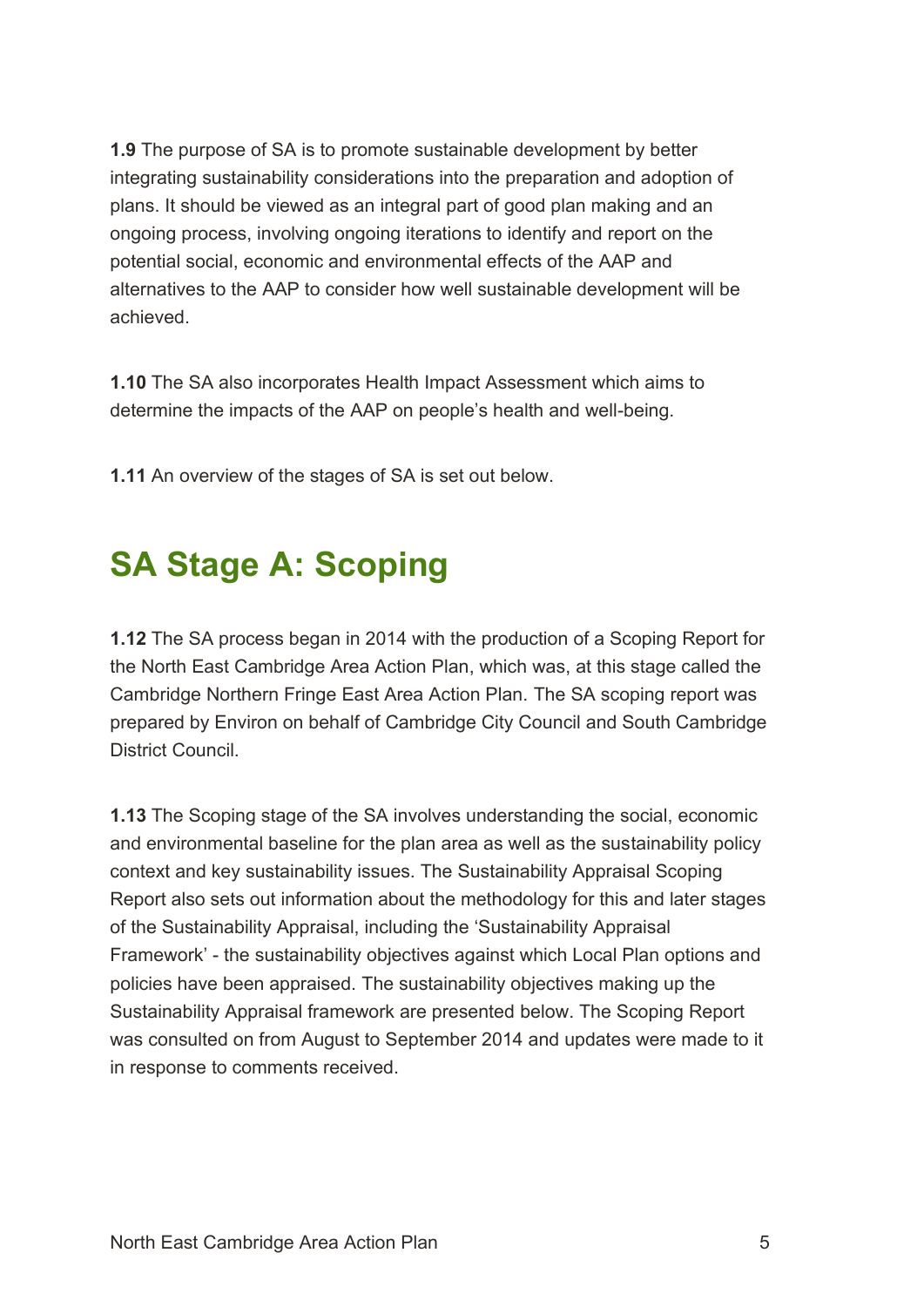## SA Framework for the North East Cambridge Area Action Plan

### **SA Objective 1. Minimise the irreversible loss of undeveloped land, protect soils and economic mineral reserves**

### Sub-questions

- Will it use land that has been previously developed?
- Will it use land efficiently?
- Will it minimise the degradation / loss of soils due to new development?
- Will it avoid the sterilisation of economic mineral reserves?
- Will it promote resource efficiency and recycling?

## **SA Objective 2. Improve air quality and minimise or mitigate against sources of environmental pollution**

### Sub-questions

- Will it maintain and improve air quality around the AAP and along the routes to the City including the A14?
- Will it ensure that dust pollution does not affect sensitive receptors?
- Will it minimise and where possible improve on unacceptable levels of noise pollution and vibration?
- Will it minimise odour impacts?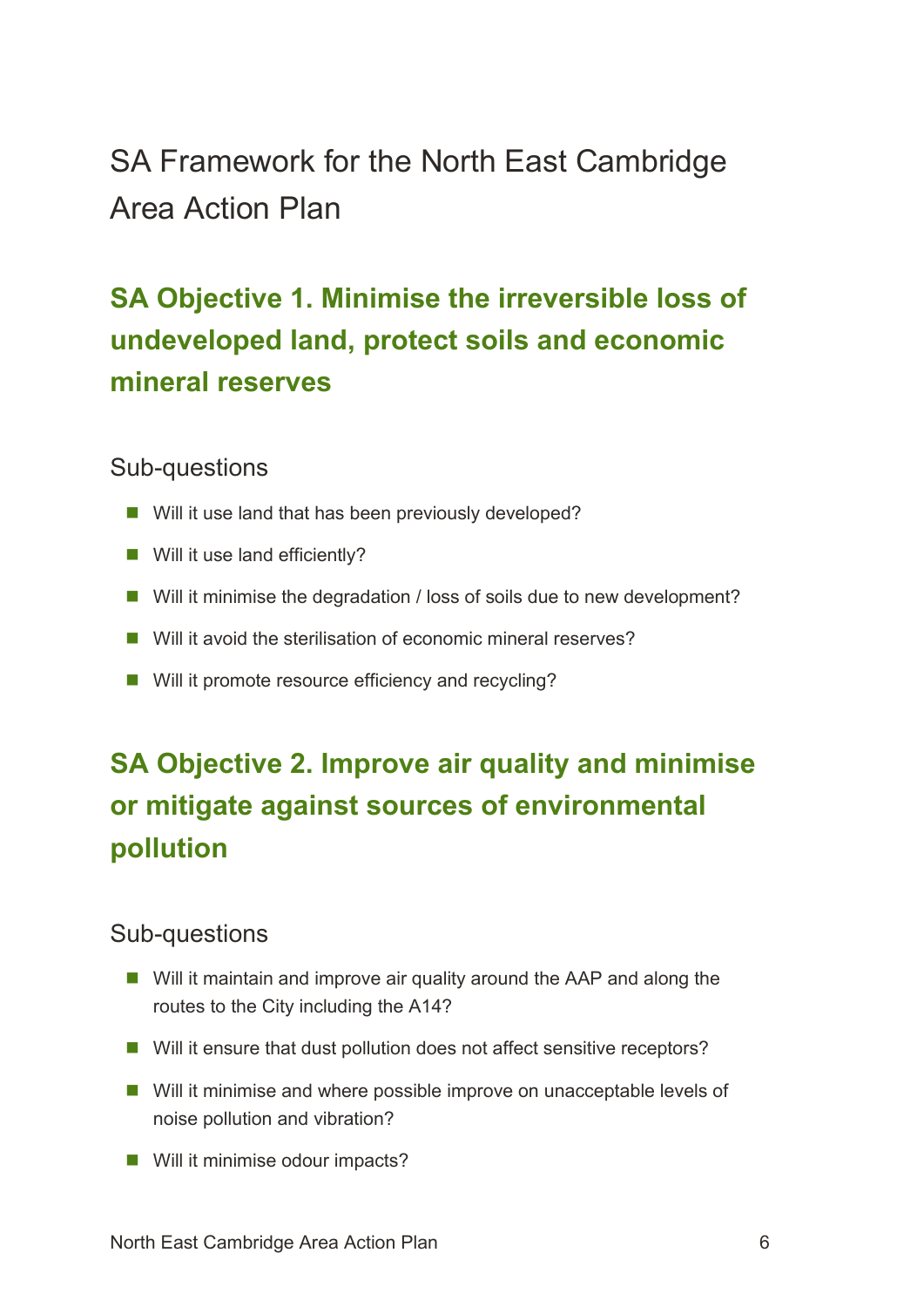■ Will it remediate contaminated land?

### **SA Objective 3. Protect and where possible enhance the quality of the water environment**

#### Sub-questions

- Will it ensure that groundwater is protected?
- Will it enhance surface water features including the quality of water entering the first public drain and the River Cam?

### **SA Objective 4. Avoid adverse effects on designated sites and protected species**

#### Sub-questions

 Reserves and Wildlife Sites), and geodiversity? ■ Will it conserve protected species (including Jersey Cudweed) and protect sites designated for nature conservation interest (including Local Nature

**SA Objective 5. Maintain and enhance the range and viability of characteristic habitats and species and improve opportunities for people to access and appreciate wildlife and green spaces** 

### Sub-questions

■ Will it deliver net gains in biodiversity?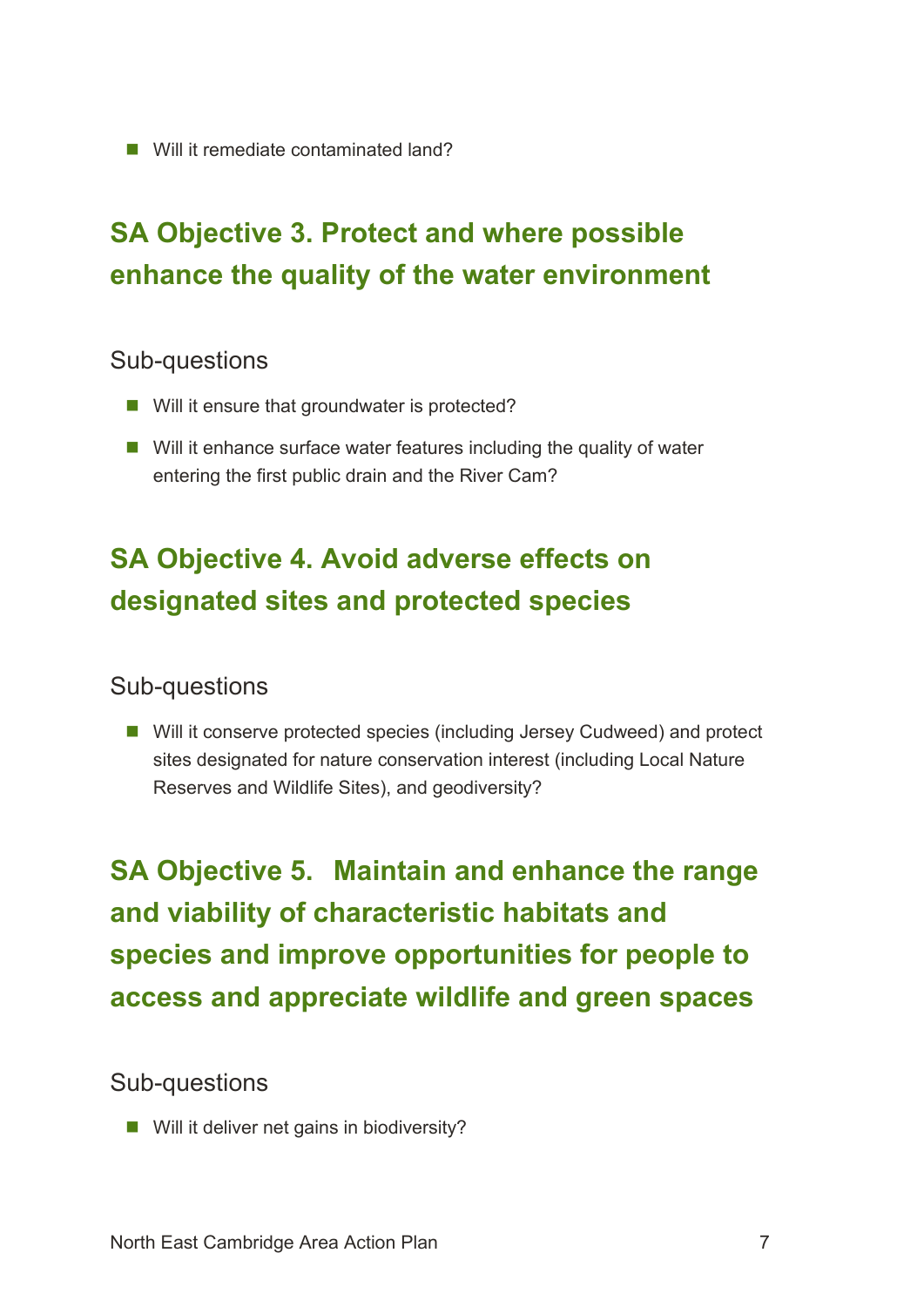- Will it reduce habitat fragmentation, maintain and enhance connectivity between existing green and blue infrastructure and enhance key native habitats?
- Action Plan targets)? ■ Will it help deliver habitat restoration (helping to achieve Biodiversity
- Will it improve access to wildlife and Green Spaces through delivery of, and access to green infrastructure?

## **SA Objective 6. Maintain and enhance the diversity and local distinctiveness of landscape and townscape character**

### Sub-questions

- Will it maintain and enhance the distinctiveness of landscape character, and the character of the Cambridge Green Belt?
- Will it maintain and enhance the diversity and distinctiveness of townscape character?
- Will it ensure the scale of development is sensitive to the existing key landmark buildings and low lying topography of the City?
- Will it conserve and enhance the historic environment, heritage assets and their settings through appropriate design and scale of development?
- Will it lead to developments built to a high standard of design and good place making that reflects local character?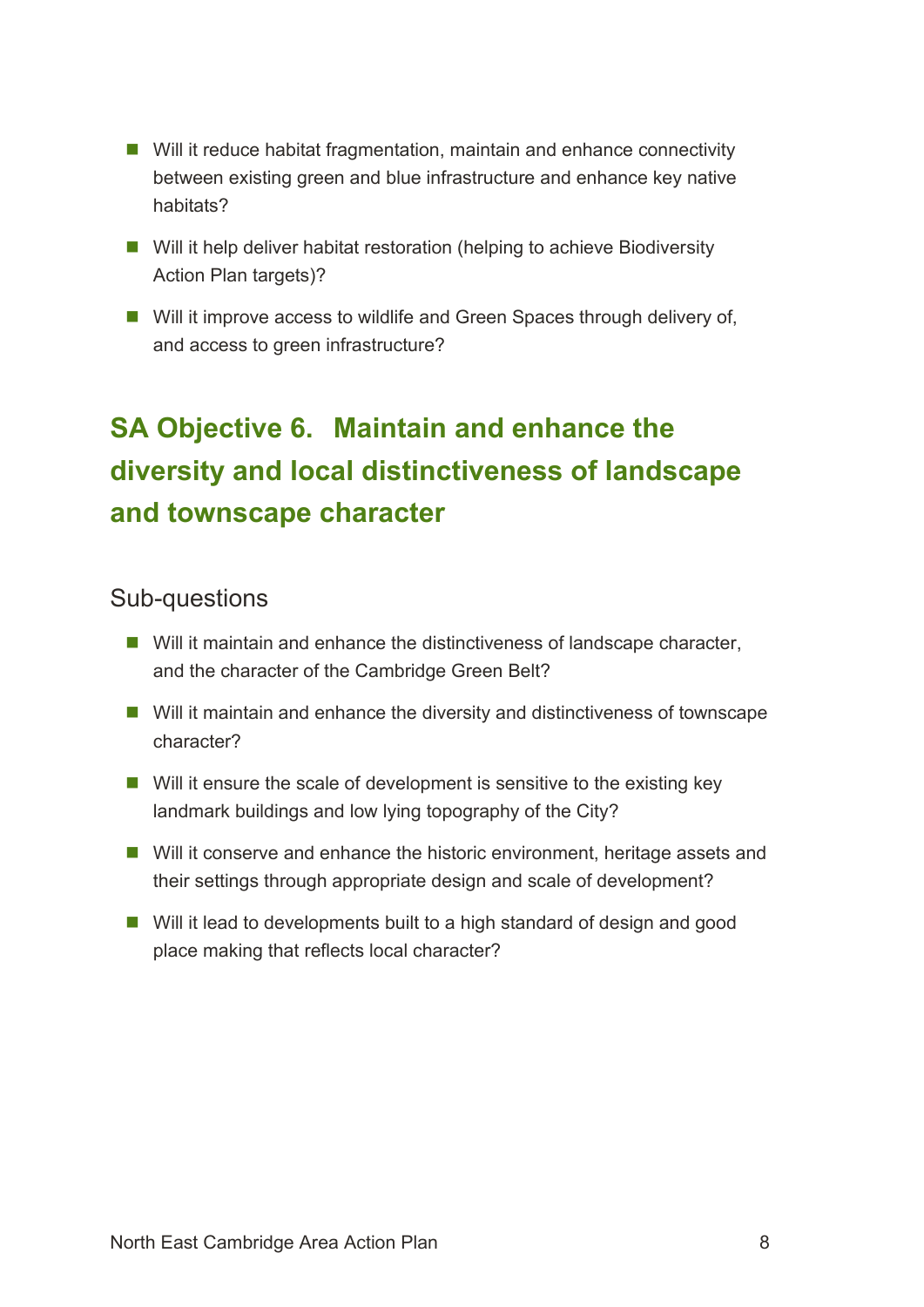### **SA Objective 7. Minimise impacts on climate change (including greenhouse gas emissions)**

### Sub-questions

- Will it ensure deployment of energy efficient and renewable energy technologies?
- Will it minimise contributions to climate change through sustainable construction practices?

### **SA Objective 8. Reduce vulnerability to future climate change effects**

### Sub-questions

- Wil it protect and enhance existing natural flood risk management infrastructure?
- Will it ensure that suitable sustainable drainage measures are incorporated into development in order to manage surface water run-off?
- Will it provide green and blue infrastructure which will help reduce climate change impact locally?
- increase greenhouse gas emissions including giving consideration to the ■ Does it include measures to adapt to climate change in ways that do not layout and massing of new development?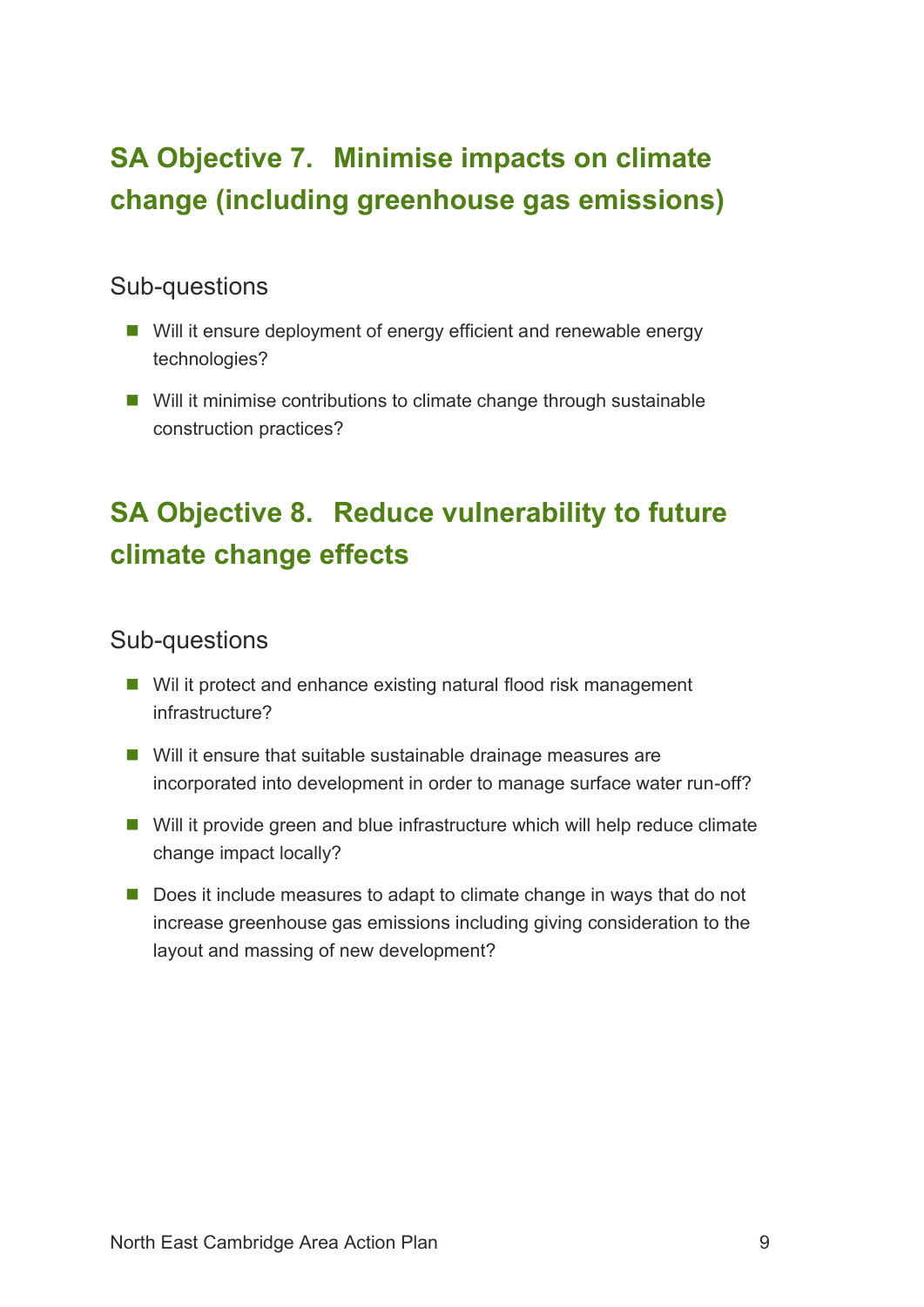### **SA Objective 9. Maintain and enhance human health and wellbeing and reduce inequalities**

### Sub-questions

- Will it promote good health and encourage healthy lifestyles?
- Will it help address levels of deprivation in north and east Cambridge?
- Will it reduce inequalities in health in the north and east of Cambridge?

## **SA Objective 10. Improve the quantity and quality of publicly accessible open space**

### Sub-questions

- Will it increase the quantity and quality of publicly accessible open space?
- Will it protect and enhance community, leisure and open space provision, particularly in East Chesterton Ward?
- urban area and the Green Belt setting? ■ Will it maintain and enhance open spaces and green space within the

### **SA Objective 11. Ensure everyone has access to decent, appropriate and affordable housing**

### Sub-questions

■ Will it support the provision of a range of housing types to meet identified needs?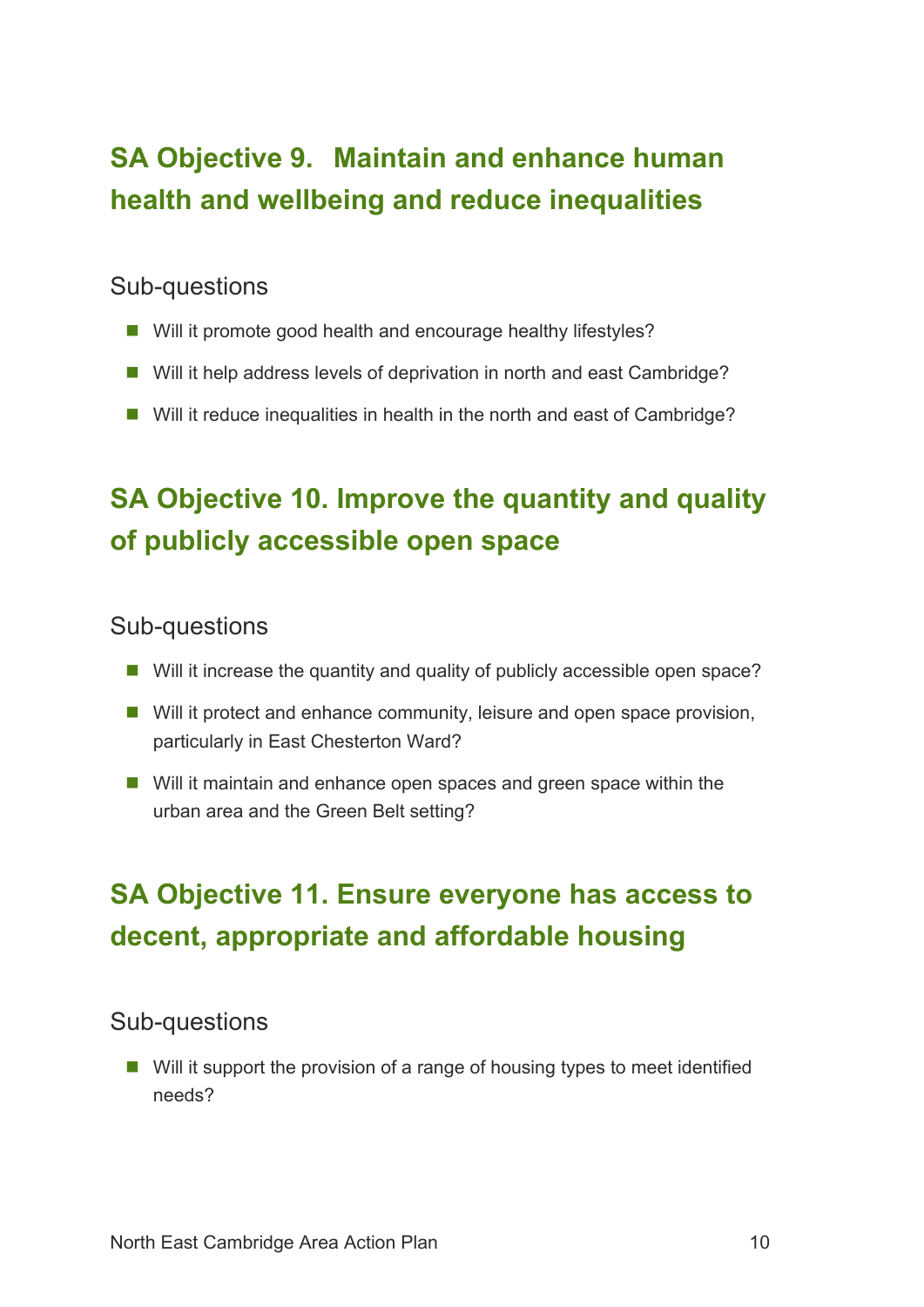## **SA Objective 12. Redress inequalities related to age, disability, gender, race, faith, location and income**

### Sub-questions

- Will it improve relations between people from different backgrounds or social groups and contribute to community diversity?
- Will it ensure equal access for all?

**SA Objective 13. Improve the quality, range and accessibility of services and facilities (e.g. health, transport, education, training, leisure opportunities** 

### Sub-questions

- Will it provide accessibility to and improve quality of key local services and facilities including health, education and leisure (shops, post offices, pubs etc.)?
- Will it improve access to jobs and training for all?
- Will it encourage and enable engagement in community activities?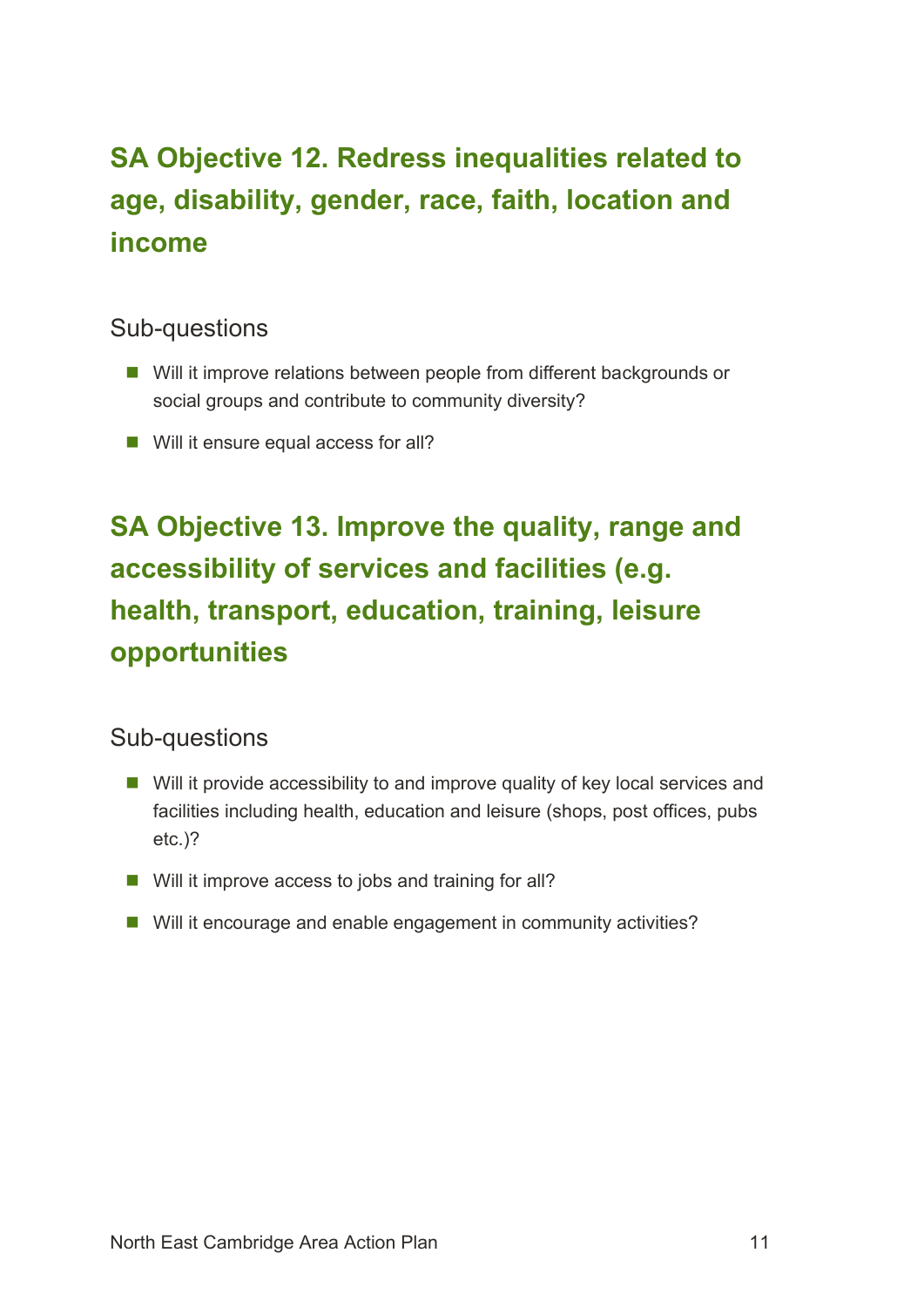## **SA Objective 14. Improve the efficiency, competitiveness, vitality and adaptability of the local economy**

### Sub-questions

- Will it maintain and enhance competitiveness, and capitalise on Cambridge's position as one of the UK's most competitive cities?
- locations to meet the needs of businesses and the workforce? ■ Will it provide high quality employment land in appropriate, accessible
- Will it protect the shopping hierarchy, supporting the vitality and viability of Cambridge, district and local centres?
- Will it provide appropriate office space?
- Will it minimise the loss of industrial floorspace?

### **SA Objective 15. Support appropriate investment in people, places, communities and other infrastructure**

### Sub-questions

- Will it improve the level of investment in key community services and infrastructure, including communications, infrastructure and broadband?
- Will it improve access to education and training for all, and support provision of skilled employees to the economy?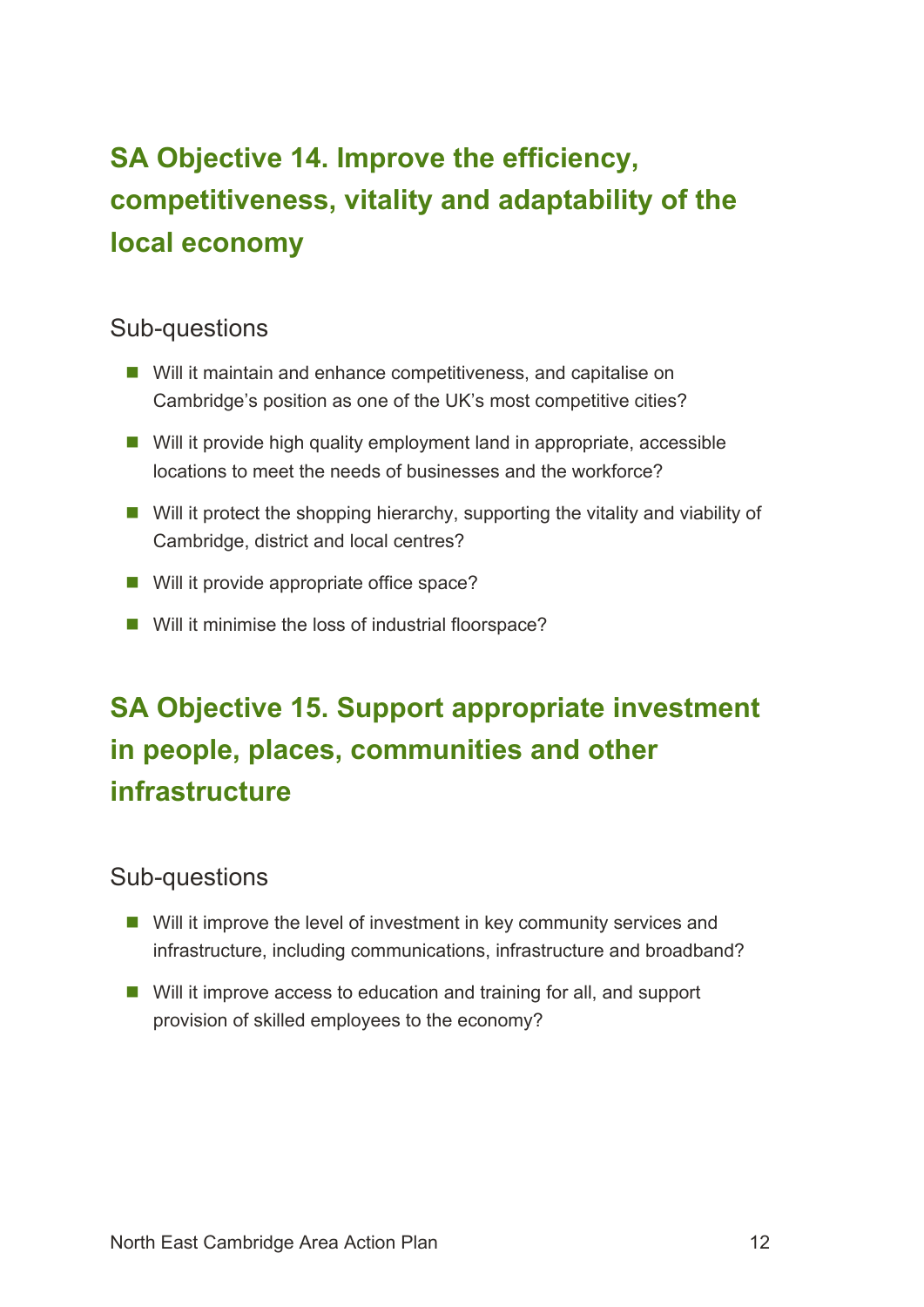### **SA Objective 16. Reduce the need to travel and promote more sustainable travel choices**

### Sub-questions

- transport modes to encourage or facilitate the use of modes such as ■ Will it enable shorter journeys, improve modal choice and integration of walking, cycling and public transport?
- Will it encourage cycling for journeys over one mile?
- Will it discourage and reduce the use of the private car and ensure greater access to frequent public transport?
- Will it support movement of freight by means other than road?
- Will it promote infrastructure for zero emissions vehicles?
- Will it make the transport network safer for all users, both motorised and non-motorised?

## **SA Stage B: Developing and refining options and assessing effects**

 responses and the SA can help to identify where there may be other **1.14** Developing options for a plan is an iterative process, usually involving a number of consultations with the public and stakeholders. Consultation 'reasonable alternatives' to the options being considered for a plan.

 potential positive and negative sustainability effects of each Plan option being **1.15** The Sustainability Appraisal can help decision makers by identifying the considered, and therefore where there are opportunities to enhance positive effects and avoid or reduce negative ones.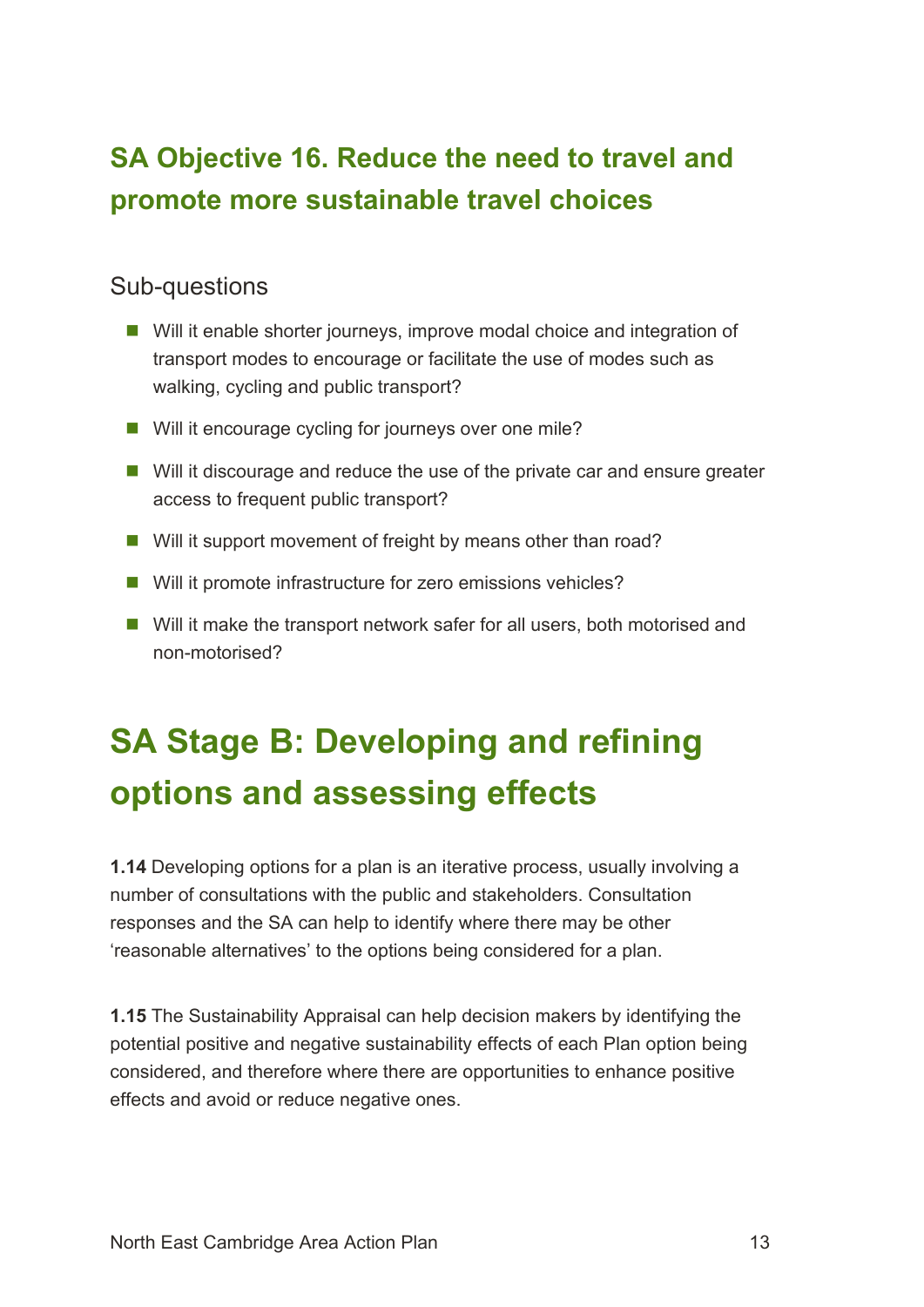account when determining a preferred option to take forward in a plan. Factors **1.16** The Sustainability Appraisal findings are not the only factors taken into such as public opinion, deliverability, conformity with national policy will also be taken into account by plan-makers when selecting preferred options for their plan.

 consultation between December 2014 and February 2015 and set out four significant number of developments that both affected and informed the preparation of the AAP. In light of the developments the Councils felt it necessary to assess a new set of development options, as well as including the Science Park to the west and updating the name of the AAP to North East **1.17** The first North East Cambridge AAP Issues and Options Report (at this stage it was called the Cambridge Northern Fringe East AAP) was produced for potential options for the redevelopment of the area. An Interim SA Report was produced, which accompanied this. Following the consultation Cambridge City Council members considered the cost and challenge of relocating the Water Recycling Centre as unfeasible and therefore work on the AAP was paused to consider the way forward. Between then and the beginning of 2019 there was a Cambridge. Therefore, a second Issues and Options document was prepared and was consulted on accompanied by another Interim SA report.

**1.18** Both the Interim SA Report 2014 and 2019 included an appraisal of:

- The AAP Vision, Development principles and Development Objectives.
- The Spatial Redevelopment Options (plus a do nothing committed development option which was based on existing site users and committed developments).
- Proposed policy approaches.

**1.19** The Interim SA Report (2019) included an appraisal of:

- The AAP vision and objectives.
- The spatial approach (in this case the indicative concept plan) and where options have been provided.
- Policy approaches.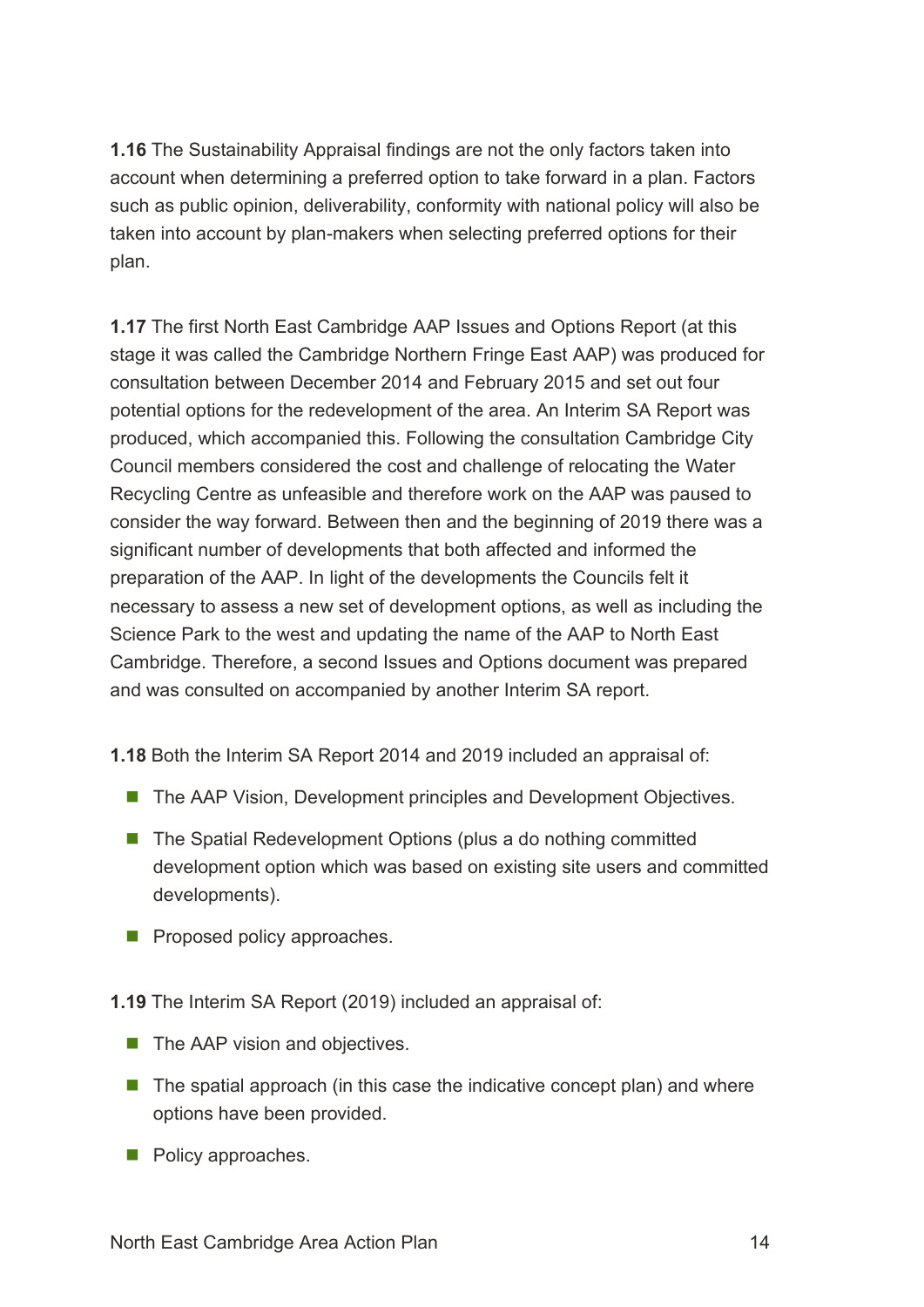which included an appraisal of: **1.20** A Draft Local Plan was prepared and published in 2020, which was a full draft of the AAP. This was accompanied by the SA of the Draft AAP (2020),

- The AAP vision and objectives.
- The Spatial Framework diagram.
- Draft policies and their reasonable alternatives.
- Cumulative and in-combination effects.

 the consultation responses received, have evolved and fed into the proposed **1.21** The options considered and assessed at these previous stages, along with policies and reasonable alternatives that are set out in the Proposed Submission AAP, to which this SA relates. The SA of the Proposed Submission AAP (2021) includes an assessment of:

- The AAP vision and objectives.
- The Spatial Framework diagram.
- Policies and their reasonable alternatives
- Cumulative and in-combination effects.

## **SA Stage C: preparing the Sustainability Appraisal report**

**1.22** This Non-Technical Summary summarises the process that has been undertaken to date in carrying out the SA of the AAP. It summarises the findings of the appraisal of the policies and reasonable alternatives, highlighting any likely significant effects.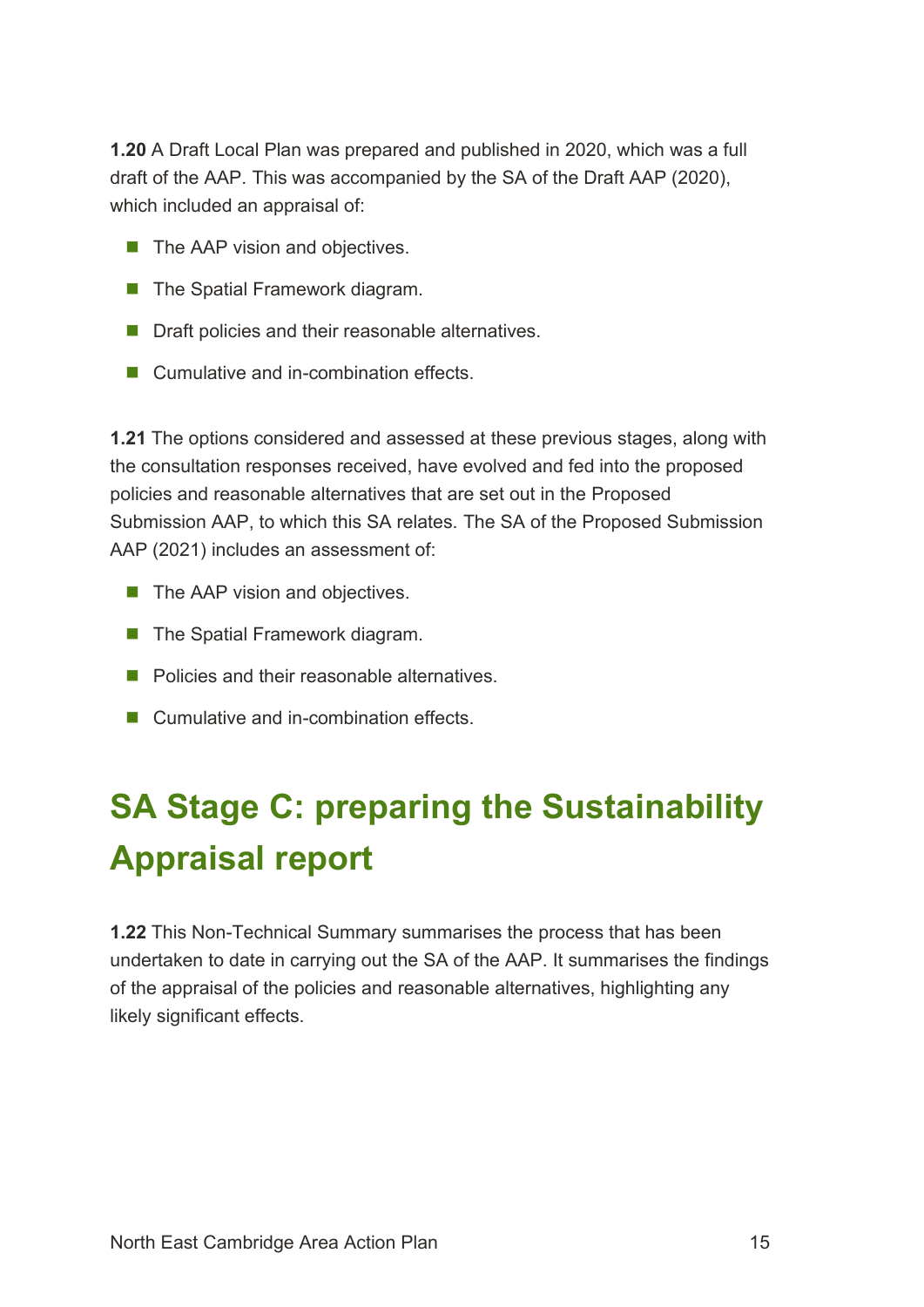## **Stage D: Consultation on the Area Action Plan and this SA report**

 comments on the Proposed Submission AAP and accompanying SA report. Both documents will be published on the Councils' websites for consultation. were received in relation to the SA Scoping Report, the 2014 and 2019 Interim accompanying the Draft AAP and explains how each one has been addressed **1.23** Cambridge City Council and South Cambridge District Council are inviting Appendix A of the main SA Report presents the consultation comments that SA Reports accompanying the Issues and Options, and the 2020 SA Report in the SA work undertaken since then.

## **of the Area Action SA Stage E: Monitoring implementation**

**1.24** Recommendations for monitoring the likely significant social, environmental and economic effects of implementing the AAP are set out in Chapter 6 of the main SA Report.

### **Appraisal methodology**

 Appraisal objectives. The main SA Report presents these effects along with a **1.25** The findings of the Sustainability Appraisal are presented as colour coded symbols showing an effect for each option against each of the Sustainability concise justification for the effect given, where appropriate. The use of colour coding and symbols allows for likely significant effects (both positive and negative) to be easily identified, as shown in **Figure 1** below.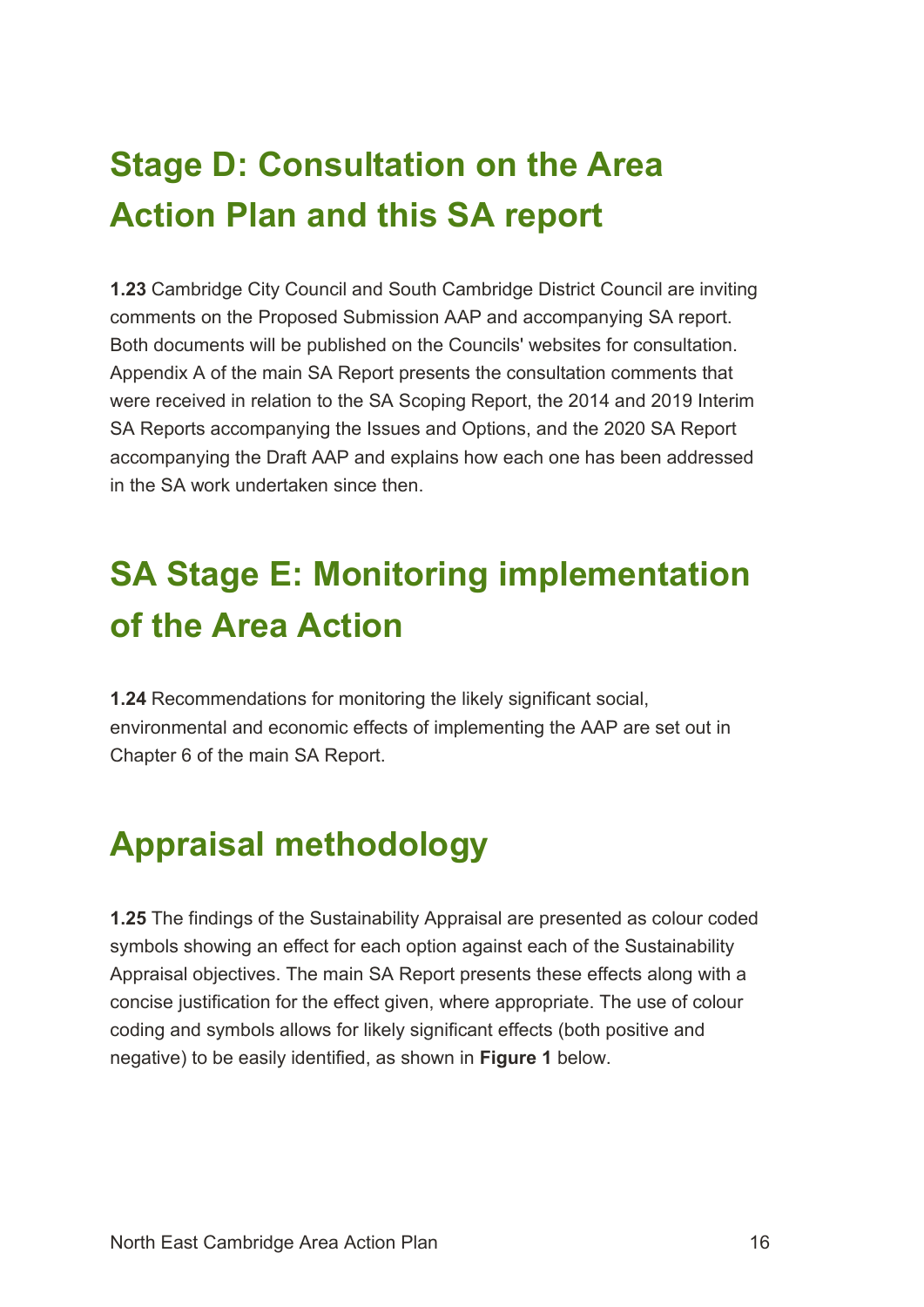### **Table 1: Key to symbols and colour coding used in the Sustainability Appraisal of the Area Action Plan**

| <b>Symbol and</b><br>colour coding | <b>Description</b>                                                                                                              |
|------------------------------------|---------------------------------------------------------------------------------------------------------------------------------|
| $^{\mathrm{+}}$                    | The option or policy is likely to have a significant positive<br>effect on the SA objectives.                                   |
| $+ +/-$                            | The option or policy is likely to have a mixture of significant<br>positive and minor negative effects on the SA objectives.    |
| $\ddot{}$                          | The option or policy is likely to have a minor positive effect<br>on the SA objectives.                                         |
| 0                                  | The option or policy is likely to have negligible or no effect<br>on the SA objectives.                                         |
| ?                                  | It is uncertain what effect the option or policy will have on<br>the SA objectives.                                             |
|                                    | The option or policy is likely to have a minor negative effect<br>on the SA objectives.                                         |
| $-1$ +                             | The option or policy is likely to have a mixture of minor<br>positive and significant negative effects on the SA<br>objectives. |
|                                    | The option or policy is likely to have a significant negative<br>effect on the SA objectives.                                   |
| $+ /$                              | The option or policy is likely to have a mixture of positive<br>and negative effects on the SA objectives.                      |

 **1.26** Where a potential positive or negative effect is uncertain, a question mark was added to the relevant symbol (e.g. +? or -?) and the symbol has been colour coded as per the potential positive, negligible or negative effect (e.g. green, yellow, pink etc.).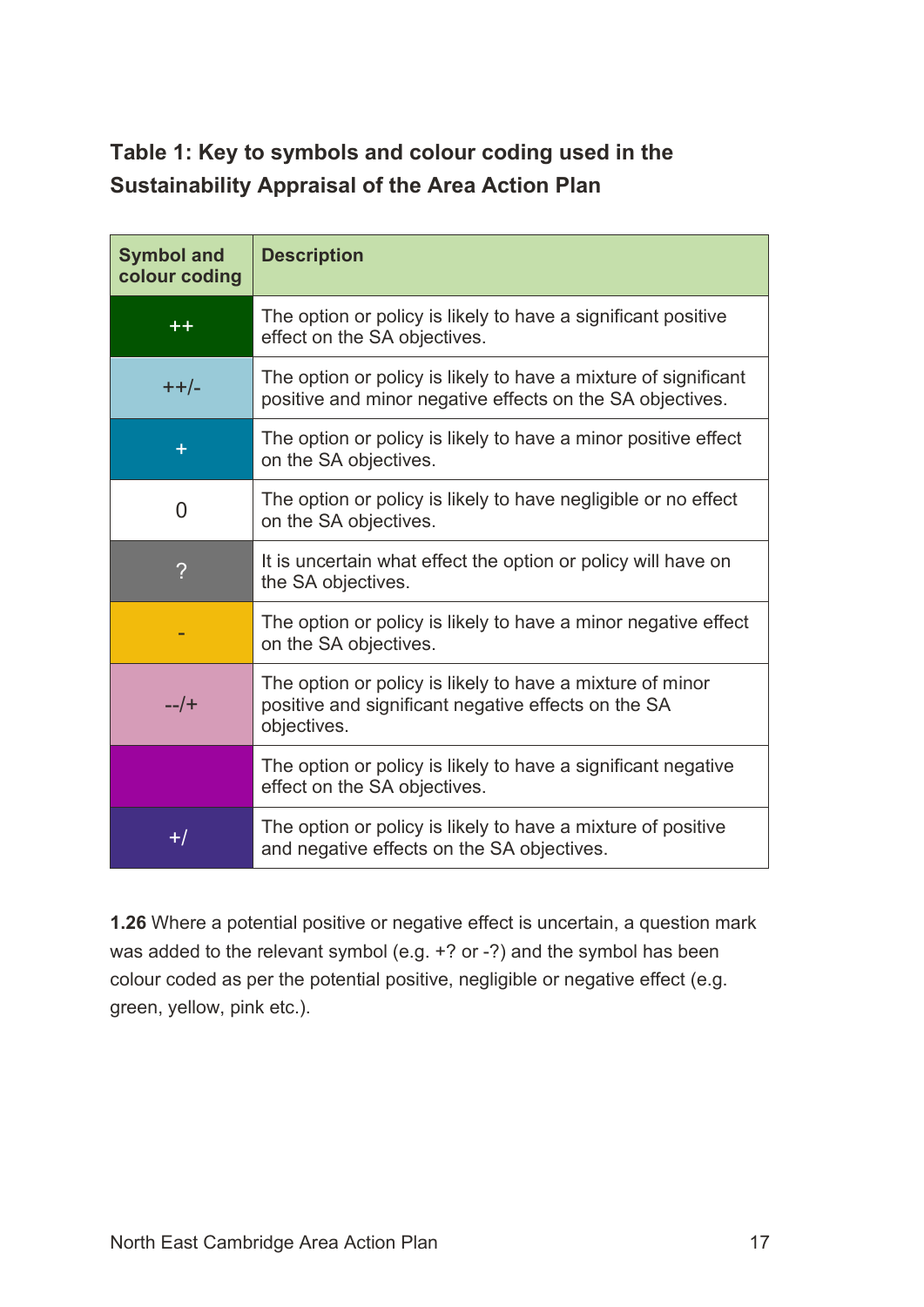## **Assumptions, uncertainty and difficulties encountered**

**1.27** It is a requirement of the SEA Regulations that consideration is given to any data limitations or other difficulties that are encountered during the SA process.

 be required at the planning application stage. The PPG states that all by Local Authorities, however the data is not always up to date and some data **1.28** SA is a strategic process and therefore gives a relatively high-level assessment, highlighting key issues and where more detailed assessment may reasonable alternatives should be considered in the same level of detail. SA assessments can only make judgements based on the available data provided has not been compiled. For example, the extent of land contamination (which could impact factors such as human health and water quality (including groundwater)) requires further investigation.

**1.29** Various factors have led to uncertainties in many of the assessments. These uncertainties are discussed within the assessment justification text within the findings chapters in the main SA Report. The majority of these uncertainties relate to the fact that the exact nature, design and, in some cases location, of development depends on the proposals that come forward once the AAP is adopted, and therefore cannot be known at this stage.

## Sustainability Appraisal Findings

 and their reasonable alternatives considered for the North East Cambridge Area **1.30** This section summarises the findings of the SA in relation to the policies Action Plan. The likely effects of the policies are set out in Table 2 below in the order they are set out in the AAP.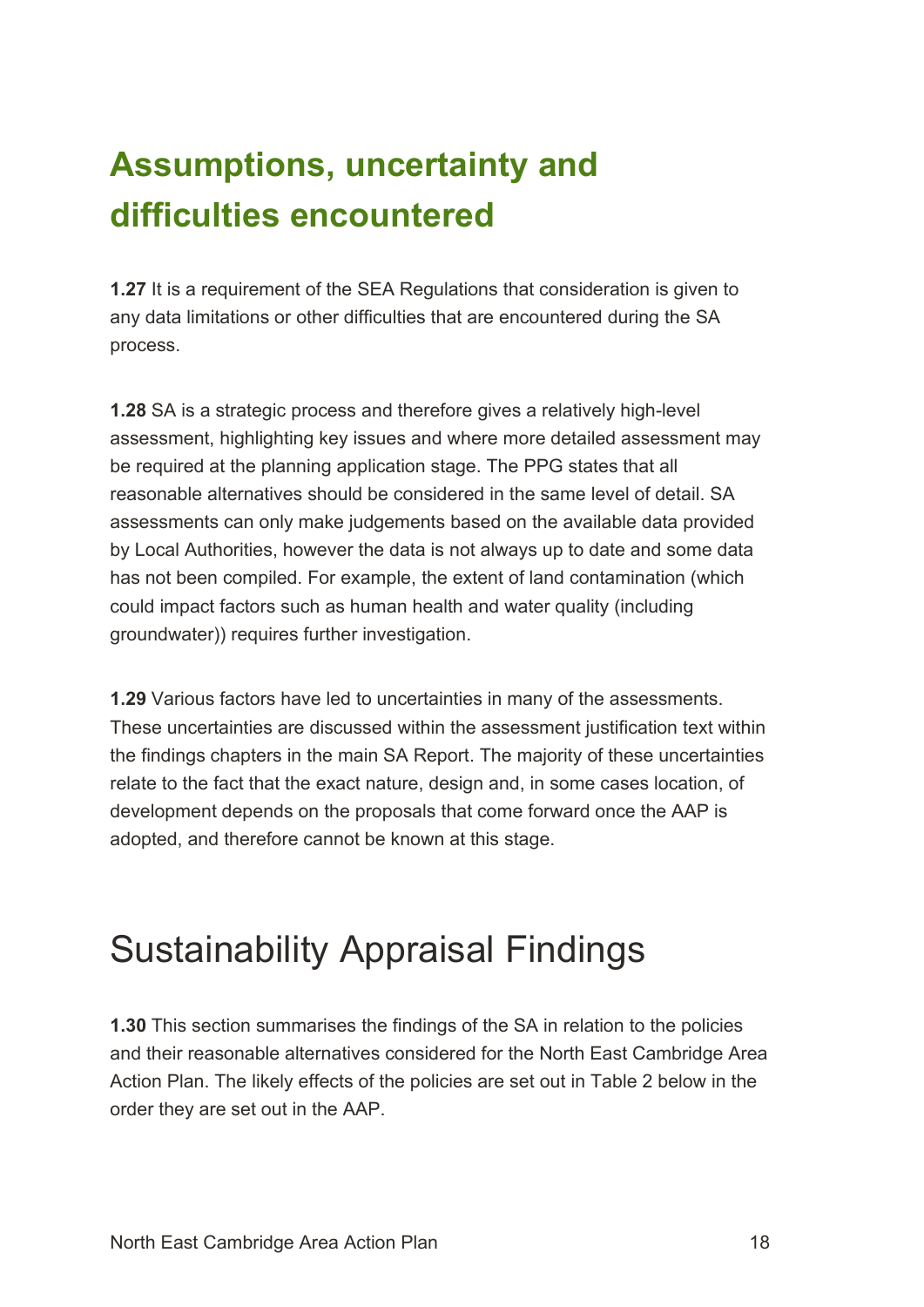each policy, as identified by the Councils, including the version of the policy as the preferred option generally performed better. When compared to the policies **1.31** The SA also includes an assessment of the reasonable alternatives for presented in the Draft AAP. In most cases, the reasonable alternatives were considered likely to have the same, or similar effects to the preferred option, but presented in the Draft AAP, the policies in the Proposed Submission AAP have generally been improved and strengthened by taking into account updated evidence and recommendations from the SA and Habitats Regulations Assessment.

 of the plan and maximise positive impacts. A record of these recommendations **1.32** Recommendations have been identified to help minimise negative impacts and the Councils' response to these recommendations are recorded in Chapter 6 of the main SA Report.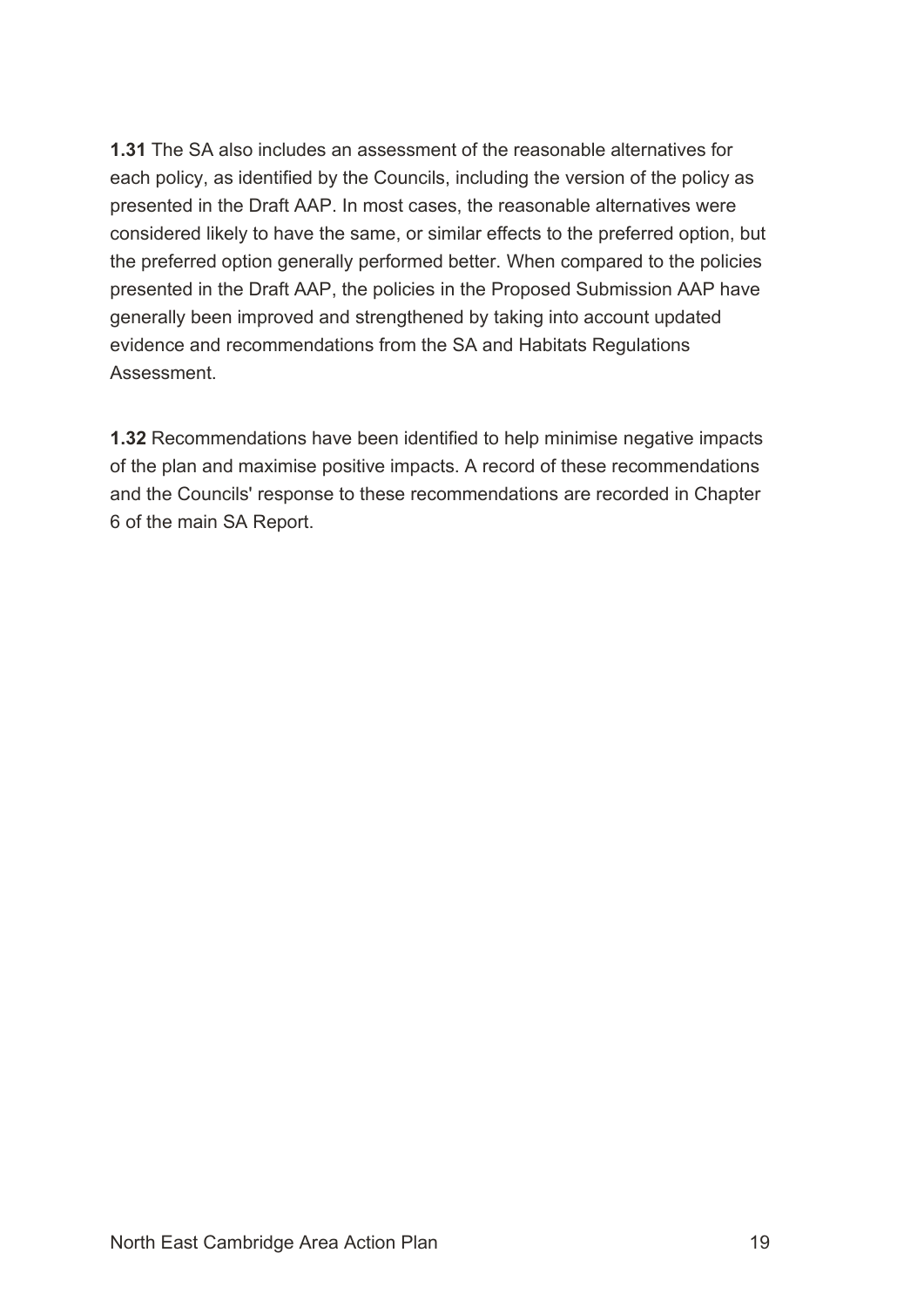### **Table 2: Summary of SA Scores for the policies in the North East Cambridge Area Action Plan**

| <b>SA objective</b><br><b>AAP Policy</b>   | <b>SA1</b>       | <b>SA 2</b>               | <b>SA 3</b> | <b>SA4</b>       | <b>SA 5</b>  | <b>SA 6</b>      | <b>SA7</b>           | <b>SA8</b>           | <b>SA 9</b> | <b>SA</b><br>10 | <b>SA</b><br>11 | <b>SA</b><br>12      | <b>SA</b><br>13      | <b>SA</b><br>14 | <b>SA</b><br>15 | <b>SA</b><br>16 |
|--------------------------------------------|------------------|---------------------------|-------------|------------------|--------------|------------------|----------------------|----------------------|-------------|-----------------|-----------------|----------------------|----------------------|-----------------|-----------------|-----------------|
| Vision                                     | $\bf{0}$         | ÷                         | $\bf{0}$    | $\boldsymbol{0}$ | $\bf{0}$     | $\bf{0}$         | $++$                 | $\bf{0}$             | ÷           | $\bf{0}$        | $++$            | $++$                 | $\bm{+}\bm{+}$       |                 |                 | $+ +$           |
| <b>Strategic Objective 1</b>               | $\mathbf 0$      | ÷.                        | $\bf{0}$    | ÷                | $++$         | $+2$             | $++$                 | ÷                    | ÷           | $+2$            | $\bf{0}$        | $\ddot{\phantom{1}}$ | $++$                 | ÷               | ٠               | $++$            |
| <b>Strategic Objective 2</b>               | $++$             | $\bf{0}$                  | $\bf{0}$    | $\bf{0}$         | 0            | $++$             | ÷.                   | $\bf{0}$             | $+ +$       | 0?              | $++$            | $\ddot{\phantom{1}}$ | $\ddot{\phantom{1}}$ | $+2$            | ÷               | ÷               |
| <b>Strategic Objective 3</b>               | $\boldsymbol{0}$ | $+1$                      | $\bf{0}$    | $\boldsymbol{0}$ | $\mathbf 0$  | $\boldsymbol{0}$ | $+1$                 | $\mathbf{0}$         | ÷           |                 |                 | $+ +$                | $\ddot{\phantom{1}}$ | $++?$           | ÷               | $+1$            |
| <b>Strategic Objective 4</b>               | $\bf{0}$         | ÷                         | $\bf{0}$    | $++$             | $++$         | $\bf{0}$         | $+$                  | $\bf{0}$             | $+ +$       | $++$            | $\bf{0}$        | $\bf{0}$             | ÷                    | $++?$           | ÷               | $++$            |
| <b>Strategic Objective 5</b>               | $\bf{0}$         | ÷.                        | $\bf{0}$    | ÷                | ÷            | $\bf{0}$         | $++$                 | $\bf{0}$             | $++$        | $++$            | $\bf{0}$        | $\ddot{\phantom{1}}$ | $+ +$                |                 |                 | $++$            |
| <b>Spatial Framework</b>                   | $++$             | ÷                         | ÷           | ÷                | $+1$ ?       | $++$             | $\ddot{\phantom{1}}$ | $\ddot{\phantom{1}}$ | $++$        | $+2$            | $++$            | $\ddot{\phantom{1}}$ |                      |                 |                 | $+ +$           |
| 1: A comprehensive<br>approach at NEC      | ٠                | $+$ +/-<br>$\overline{?}$ | $\bf{0}$    | ٠                | $++$         | $+2$             | $++$                 | $+2$                 | $++$        | $+2$            | $++$            | ٠                    | ÷                    |                 |                 |                 |
| 2: Designing for the Climate<br>Emergency  | $\bf{0}$         | ÷.                        | $+ +$       | O                | ÷            | $+2$             | ++                   | ++                   | ÷           | $\mathbf{0}$    | $\bf{0}$        | $\bf{0}$             | $\bf{0}$             | ÷               | $\bf{0}$        | $\bf{0}$        |
| 3: Energy and Associated<br>Infrastructure | $\bf{0}$         | ٠                         | $\Omega$    | $\bf{0}$         | $\mathbf{0}$ | $\bf{0}$         | $++$                 | $\mathbf{0}$         | $\bf{0}$    | 0               | $\bf{0}$        | $\bf{0}$             | $\bf{0}$             | $\mathbf 0$     | $\bf{0}$        |                 |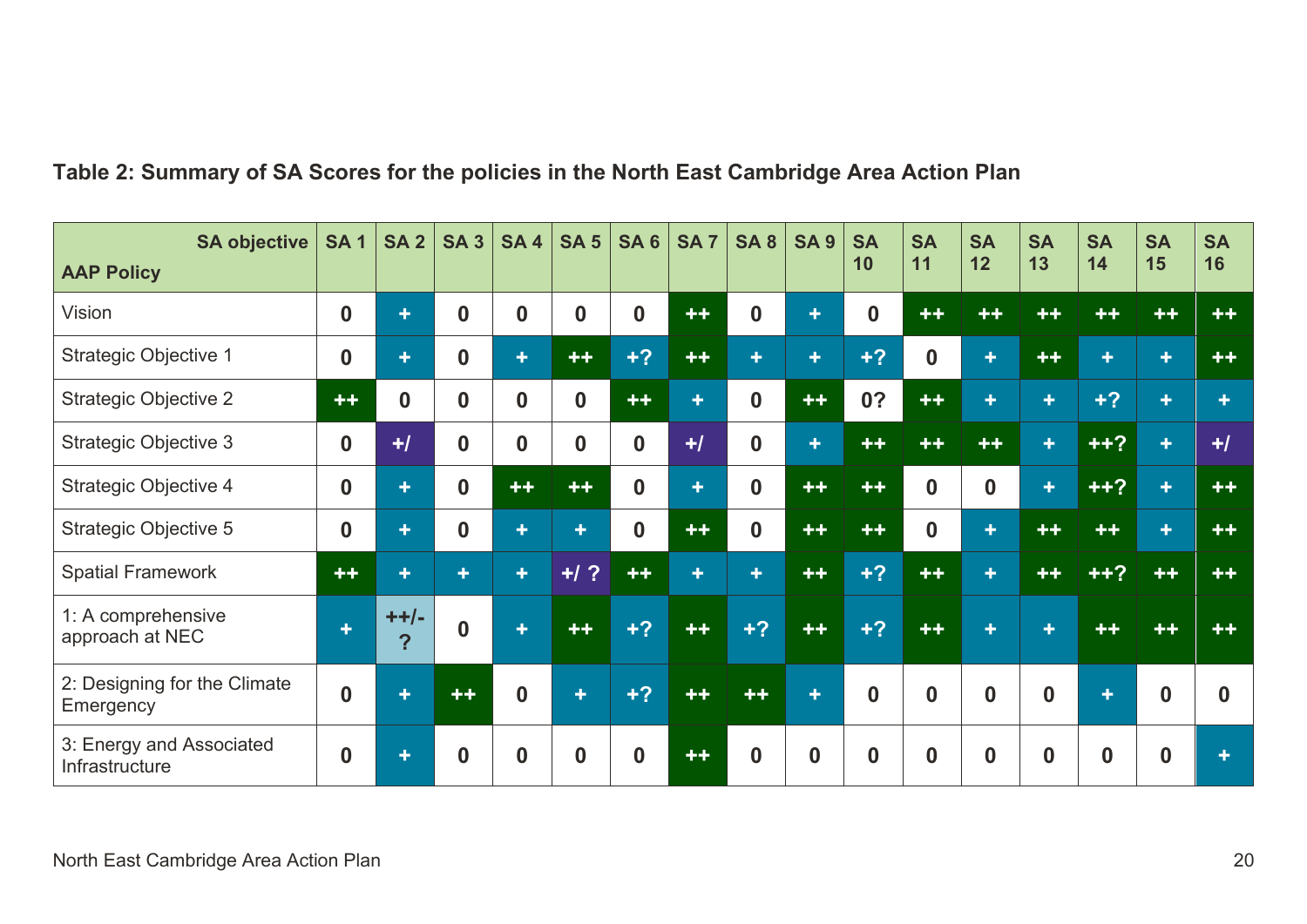| <b>SA objective</b><br><b>AAP Policy</b>                     | <b>SA1</b>           | SA2          | <b>SA3</b>           | <b>SA4</b>   | <b>SA 5</b>          | <b>SA6</b> | <b>SA7</b>   | <b>SA8</b>           | <b>SA 9</b> | <b>SA</b><br>10 | <b>SA</b><br>11 | <b>SA</b><br>12  | <b>SA</b><br>13  | <b>SA</b><br>14 | <b>SA</b><br>15 | <b>SA</b><br>16 |
|--------------------------------------------------------------|----------------------|--------------|----------------------|--------------|----------------------|------------|--------------|----------------------|-------------|-----------------|-----------------|------------------|------------------|-----------------|-----------------|-----------------|
| 4a: Water Efficiency                                         | $\bf{0}$             | $\mathbf{0}$ | $++$                 | $\bf{0}$     | ÷                    | $\bf{0}$   | $\bf{0}$     | $\ddot{\phantom{a}}$ | $\bf{0}$    | $\mathbf{0}$    | $\mathbf{0}$    | $\mathbf 0$      | $\bf{0}$         | $\bf{0}$        | $\bf{0}$        | $\bf{0}$        |
| 4b: Water Quality and<br><b>Ensuring Supply</b>              | $\bf{0}$             | $\mathbf{0}$ | $++$                 | $\mathbf{0}$ | $+2$                 | $\bf{0}$   | $\bf{0}$     | $\bf{0}$             | $\bf{0}$    | $\bf{0}$        | $\bf{0}$        | $\boldsymbol{0}$ | $\mathbf 0$      | $\bf{0}$        | $\bf{0}$        | $\bf{0}$        |
| 4c: Flood Risk and<br>Sustainable Drainage                   | $\bf{0}$             | $\bf{0}$     | ÷                    | 0            | $\ddot{\phantom{1}}$ | ÷          | $\bf{0}$     | $++$                 | ÷           | $\bf{0}$        | $\bf{0}$        | $\bf{0}$         | $\bf{0}$         | ÷               | $\bf{0}$        | $\bf{0}$        |
| 5: Biodiversity and Net Gain                                 | $\mathbf 0$          | ÷.           | ┿┿                   |              | ╋╺╋╸                 | ÷          | ÷            | $\ddot{\phantom{1}}$ | ÷           | ÷               | $\bf{0}$        | $\mathbf 0$      | $\boldsymbol{0}$ | ÷               | $\bf{0}$        | $\bf{0}$        |
| 6a: Distinctive Design for<br>North East Cambridge           | $\bf{0}$             | $\bf{0}$     | $\bf{0}$             | $\mathbf{0}$ | $+2$                 | $++$       | $\bf{0}$     | $\bf{0}$             | ÷           | ٠               | $\bf{0}$        | $\bf{0}$         | $\bf{0}$         | ÷               |                 | n               |
| 6b: Design of Mixed-Use<br><b>Buildings</b>                  | $\ddot{\phantom{1}}$ | $\bf{0}$     | $\bf{0}$             | $\mathbf{0}$ | $\mathbf 0$          | ÷          | $\mathbf{0}$ | $\bf{0}$             | ÷           | $\bf{0}$        | $\bf{0}$        | $\bf{0}$         | $\bf{0}$         | ٠               | $\bf{0}$        | $\mathbf{0}$    |
| 7: Creating high quality<br>streets, spaces and<br>landscape | $\bf{0}$             | ÷.           |                      | Ω            | $++$                 | ÷          | ÷            | ÷                    |             | $\bf{0}$        | $\bf{0}$        | ٠                | $\bf{0}$         | $\bf{0}$        | $\bf{0}$        |                 |
| 8: Open Spaces for<br><b>Recreation and Sport</b>            | $+1$ ?               | $+2$         | $\ddot{\phantom{1}}$ | $+1$         | $+2$                 | $+2$       | $+2$         | $+2$                 | ╋╶╋         | $+ +$           | $\bf{0}$        | $\bf{0}$         | $\bf{0}$         | $+2$            | $\bf{0}$        | $+2$            |
| 9: Density, Heights, Scale<br>and Massing                    | $\bf{0}$             | $\bf{0}$     | $\bf{0}$             | $\bf{0}$     | $\mathbf{0}$         | $++$       | $\mathbf{0}$ | $\bf{0}$             | $\bf{0}$    | $\bf{0}$        | $\bf{0}$        | $\bf{0}$         | $\mathbf 0$      | $\bf{0}$        | $\bf{0}$        | $\mathbf{0}$    |
| 10a: North East Cambridge<br><b>Centres</b>                  | ÷                    | $\mathbf{0}$ |                      | Λ            | ┿┿                   | ÷          | $\mathbf{0}$ |                      |             |                 | O               | ÷                | ÷                | 4.              |                 |                 |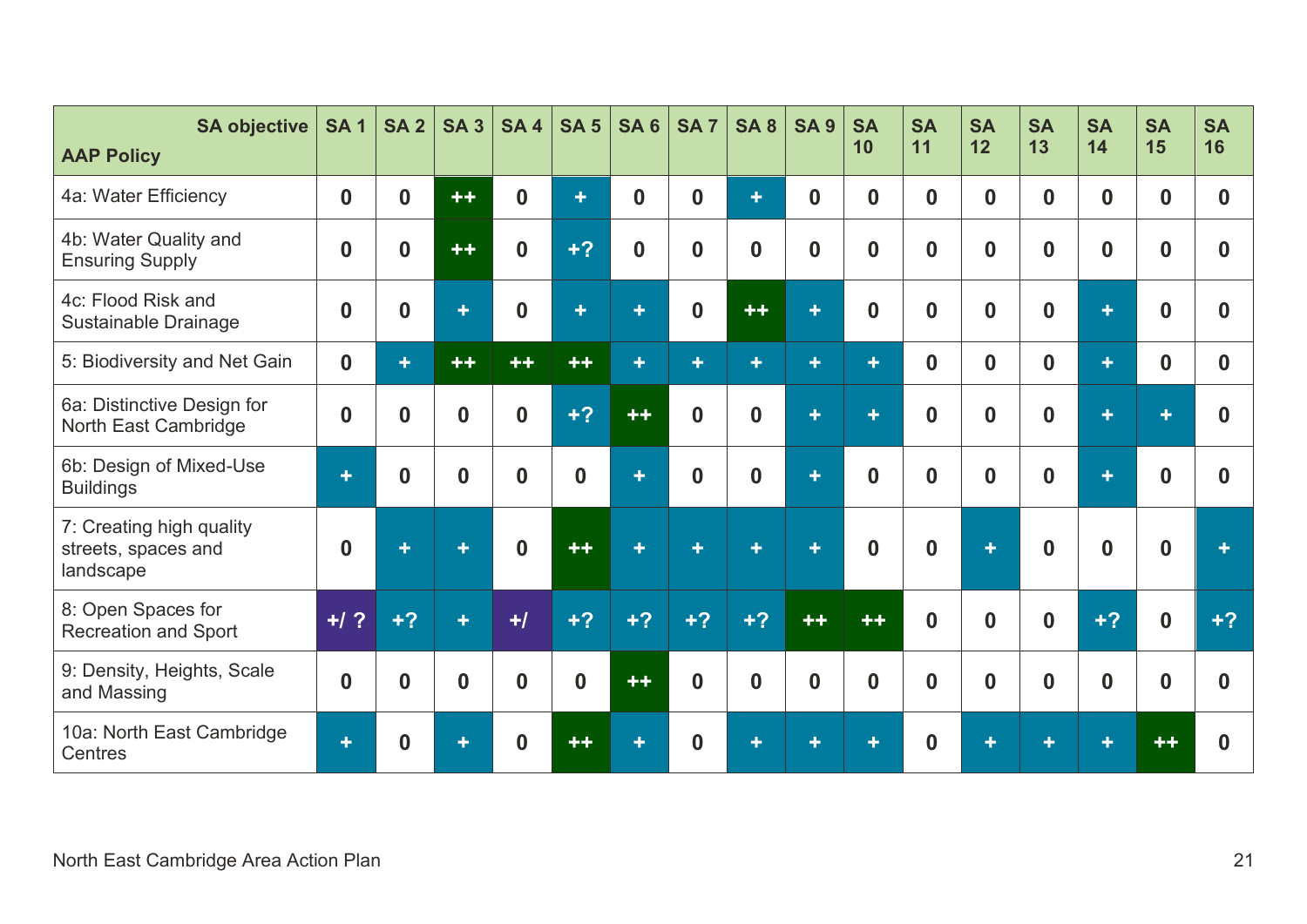| <b>SA objective</b><br><b>AAP Policy</b>             | <b>SA1</b>       | <b>SA 2</b>  | <b>SA 3</b> | <b>SA4</b>  | <b>SA 5</b>  | <b>SA 6</b>          | <b>SA 7</b>      | <b>SA8</b>  | <b>SA 9</b> | <b>SA</b><br>10 | <b>SA</b><br>11 | <b>SA</b><br>12                | <b>SA</b><br>13      | <b>SA</b><br>14 | <b>SA</b><br>15 | <b>SA</b><br>16 |
|------------------------------------------------------|------------------|--------------|-------------|-------------|--------------|----------------------|------------------|-------------|-------------|-----------------|-----------------|--------------------------------|----------------------|-----------------|-----------------|-----------------|
| 10b: District Centre                                 | $+1$ ?           | $+?$         | $+2$        | $\bf{0}$    | $+2$         | $+1$                 | $+$              | $\bf{0}$    | $+ +$       |                 | $+ +$           | ÷                              |                      |                 | ╋╈              |                 |
| 10c: Science Park Local<br>Centre                    | $\overline{?}$   | ÷            | $\bf{0}$    | $\bf{0}$    | ÷            | ÷                    | $+ +$            | $+1$        | ÷           | $+ +$           | $+2$            | $\ddot{}$                      |                      |                 |                 | ++              |
| 10d: Station Approach Local<br>Centre                | $++?$            | $+2$         | $\bf{0}$    | ٠           | $++/-$       | $\ddot{\phantom{1}}$ | $+2$             | $\bf{0}$    | ÷           | Ω               | $++$            | ÷                              | ٠                    | $++$            |                 | $++2$           |
| 10e: Cowley Road and<br><b>Greenway Local Centre</b> | ÷                | $+1?$        | $\bf{0}$    | ÷           | ÷            | $++$                 | ÷                | $\bf{0}$    | ÷           | N               | $+ +$           | ÷                              |                      |                 |                 |                 |
| 11: Housing design standards                         | $\mathbf 0$      | $\bf{0}$     | $\bf{0}$    | $\bf{0}$    | $\mathbf 0$  | $\bf{0}$             | $\mathbf 0$      | $\bf{0}$    | ÷           | $\bf{0}$        | $\bf{0}$        | $++$                           | $\bf{0}$             | $\bf{0}$        | $\mathbf 0$     | 0               |
| 12a: Business                                        | $++$             | $+1$         | $\bf{0}$    | $-2$        | $\mathbf{0}$ | ÷                    | ÷                | $\bf{0}$    | ٠           | $\bf{0}$        | $++$            | $\ddot{\phantom{1}}$           | $++$                 | ++              | ÷               | $++$            |
| 12b: Industry                                        | $++$             | $+1$         | $\bf{0}$    | $\mathbf 0$ | $\sim$       | $-2$                 | $+1$             | $\mathbf 0$ | $-2$        | 0               | $+2$            | $+2$                           | $\ddot{\phantom{1}}$ | $+ +$           | $+2$            |                 |
| 13a: Housing                                         | $\pm$            | $+1?$        | $\mathbf 0$ | $-2$        | $\sim$       | ÷                    | ÷.               | $\bf{0}$    | ÷           | $\mathbf{0}$    | $+ +$           | $+ +$                          | $\bf{0}$             | $\bf{0}$        | $\bf{0}$        | ÷               |
| 13b: Affordable Housing                              | $\boldsymbol{0}$ | $\bf{0}$     | $\mathbf 0$ | $\mathbf 0$ | $\bf{0}$     | $\ddot{\phantom{1}}$ | $\mathbf 0$      | $\mathbf 0$ | ٠           | $\mathbf{0}$    | $+ +$           | $++$                           | $\mathbf 0$          | $\bf{0}$        | $\mathbf 0$     | 0               |
| 13c: Housing for Local<br><b>Workers</b>             | $\bf{0}$         | $\bf{0}$     | $\bf{0}$    | $\bf{0}$    | $\bf{0}$     | $\bf{0}$             | $\boldsymbol{0}$ | $\bf{0}$    | $\bf{0}$    | O               |                 | $\boldsymbol{+}\boldsymbol{+}$ | $\bf{0}$             | $\bf{0}$        | $\bf{0}$        | O.              |
| 13d: Build to Rent                                   | $\boldsymbol{0}$ | ÷.           | $\bf{0}$    | $\bf{0}$    | $\mathbf 0$  | $\boldsymbol{0}$     | $+$              | $\mathbf 0$ | $\bf{0}$    | 0               | $+ +$           | $++$                           | $\mathbf 0$          | $\mathbf 0$     | $\bf{0}$        |                 |
| 13e: Custom House Building                           | $\mathbf 0$      | $\mathbf{0}$ | $\bf{0}$    | $\bf{0}$    | $\mathbf{0}$ | $\bf{0}$             | $\mathbf 0$      | $\bf{0}$    | $\bf{0}$    | O.              | ٠               |                                | $\mathbf 0$          | $\bf{0}$        | $\bf{0}$        | n.              |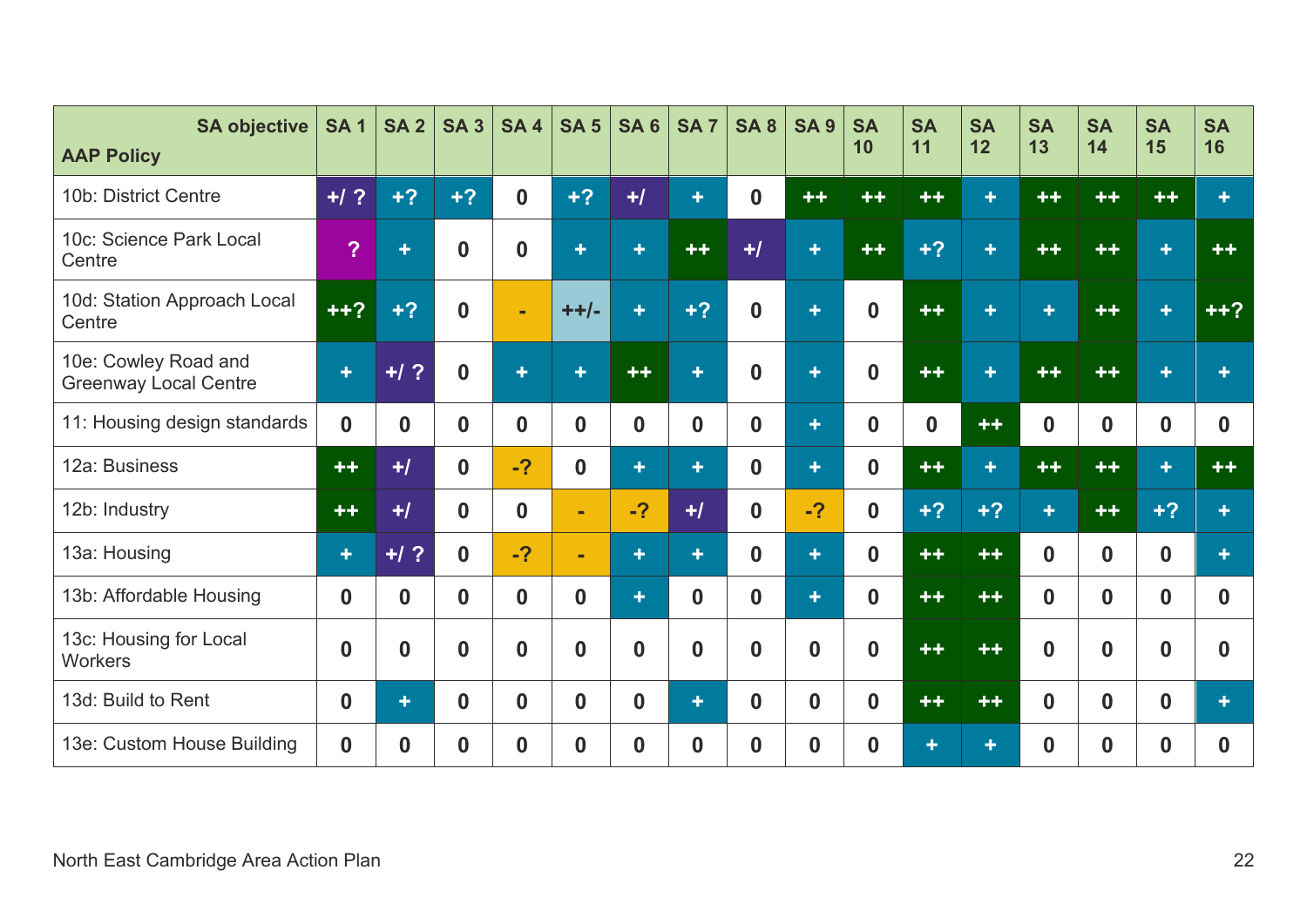| <b>SA objective</b><br><b>AAP Policy</b>                        | <b>SA1</b>           | SA2      | <b>SA 3</b>  | <b>SA4</b>  | SA 5         | <b>SA 6</b>          | <b>SA7</b> | <b>SA8</b>   | <b>SA9</b>           | <b>SA</b><br>10 | <b>SA</b><br>11 | <b>SA</b><br>12 | <b>SA</b><br>13      | <b>SA</b><br>14 | <b>SA</b><br>15 | <b>SA</b><br>16 |
|-----------------------------------------------------------------|----------------------|----------|--------------|-------------|--------------|----------------------|------------|--------------|----------------------|-----------------|-----------------|-----------------|----------------------|-----------------|-----------------|-----------------|
| 13f: Short Term/ Corporate<br>Lets and Visitor<br>Accommodation | $\overline{?}$       | $+1$     | $\bf{0}$     | $\bf{0}$    | 0            | 2                    | $+$ /      | $\bf{0}$     | $\bf{0}$             | $\bf{0}$        | ٠               | ٠               | $\bf{0}$             |                 | O               |                 |
| 14: Social, Community and<br><b>Cultural Infrastructure</b>     | $\bf{0}$             | $\bf{0}$ | $\bf{0}$     | $\bf{0}$    | $\mathbf 0$  | $\bf{0}$             | $\bf{0}$   | $\bf{0}$     | $++$                 |                 | $\bf{0}$        | $+ +$           | $\color{red}+$       | $\bf{0}$        | ┿┿              | 0               |
| 15: Shops and Local Services                                    | $\mathbf{0}$         | ٠        | $\bf{0}$     | $\bf{0}$    | $\bf{0}$     | $\ddot{\phantom{1}}$ | ÷          | $\bf{0}$     | ÷                    | $\bf{0}$        | $\bf{0}$        | $\bf{0}$        | $++$                 | ++              | ٠               |                 |
| 16: Sustainable Connectivity                                    | $\bf{0}$             | ÷        | $\bf{0}$     | $\bf{0}$    | ÷            | $\ddot{\phantom{1}}$ | $++$       | $\bf{0}$     | $++$                 | $\bf{0}$        | $\bf{0}$        | ÷               | $\ddot{\phantom{1}}$ | ÷               | ۰               | $++$            |
| 17: Connecting to the Wider<br><b>Network</b>                   | $\ddot{\phantom{1}}$ | ÷        | $\bf{0}$     | $\bf{0}$    | $+2$         | $\ddot{\phantom{1}}$ | $++$       | $\bf{0}$     | ÷                    | $\bf{0}$        | $\bf{0}$        | $\ddot{}$       | ÷                    | ÷               |                 | ╋╺╋             |
| 18: Cycle Parking                                               | $\bf{0}$             | ٠        | $\bf{0}$     | $\bf{0}$    | $\bf{0}$     | $\ddot{\phantom{1}}$ | ÷          | $\bf{0}$     | ÷                    | $\bf{0}$        | $\bf{0}$        | ÷               | ÷                    | ÷               |                 | ++              |
| 19: Safeguarding for a Public<br><b>Transport Interchange</b>   | $\bf{0}$             |          | $\bf{0}$     | $\bf{0}$    | $\bf{0}$     | $\ddot{\phantom{1}}$ | ÷          | $\bf{0}$     | ÷                    | $\bf{0}$        | $\bf{0}$        | ÷               | ÷                    | ÷               |                 |                 |
| 20: Last Mile Deliveries                                        | $\mathbf 0$          | $++$     | $\bf{0}$     | $\mathbf 0$ | $\bf{0}$     | $\bf{0}$             | $++$       | $\bf{0}$     | $\bf{0}$             | $\mathbf{0}$    | $\bf{0}$        | $\bf{0}$        | $\mathbf{0}$         | ÷               |                 |                 |
| 21: Street Hierarchy                                            | $\mathbf 0$          | $++$     | $\mathbf{0}$ | $\bf{0}$    | $\mathbf{0}$ | $\ddot{\phantom{a}}$ | $++$       | $\mathbf{0}$ | $\ddot{\phantom{1}}$ | $\mathbf{0}$    | $\mathbf{0}$    | ÷               | ÷                    | ÷               | $\mathbf{0}$    | $++$            |
| 22: Managing Motorised<br>Vehicles                              | $\bf{0}$             | $++/-$   | $\bf{0}$     | $\bf{0}$    | $\bf{0}$     | $\ddot{\phantom{1}}$ | $++/-$     | $\bf{0}$     | $\bf{0}$             | $\mathbf{0}$    | $\bf{0}$        | $\bf{0}$        | $\bf{0}$             | ۰               | $\bf{0}$        | $++/-$          |
| 23: Comprehensive and Co-<br>ordinated Development              | $\bf{0}$             | ÷        | 0?           | 0?          |              | J.                   | ÷          |              |                      |                 | 0               | $+2$            | $+2$                 | 0               |                 |                 |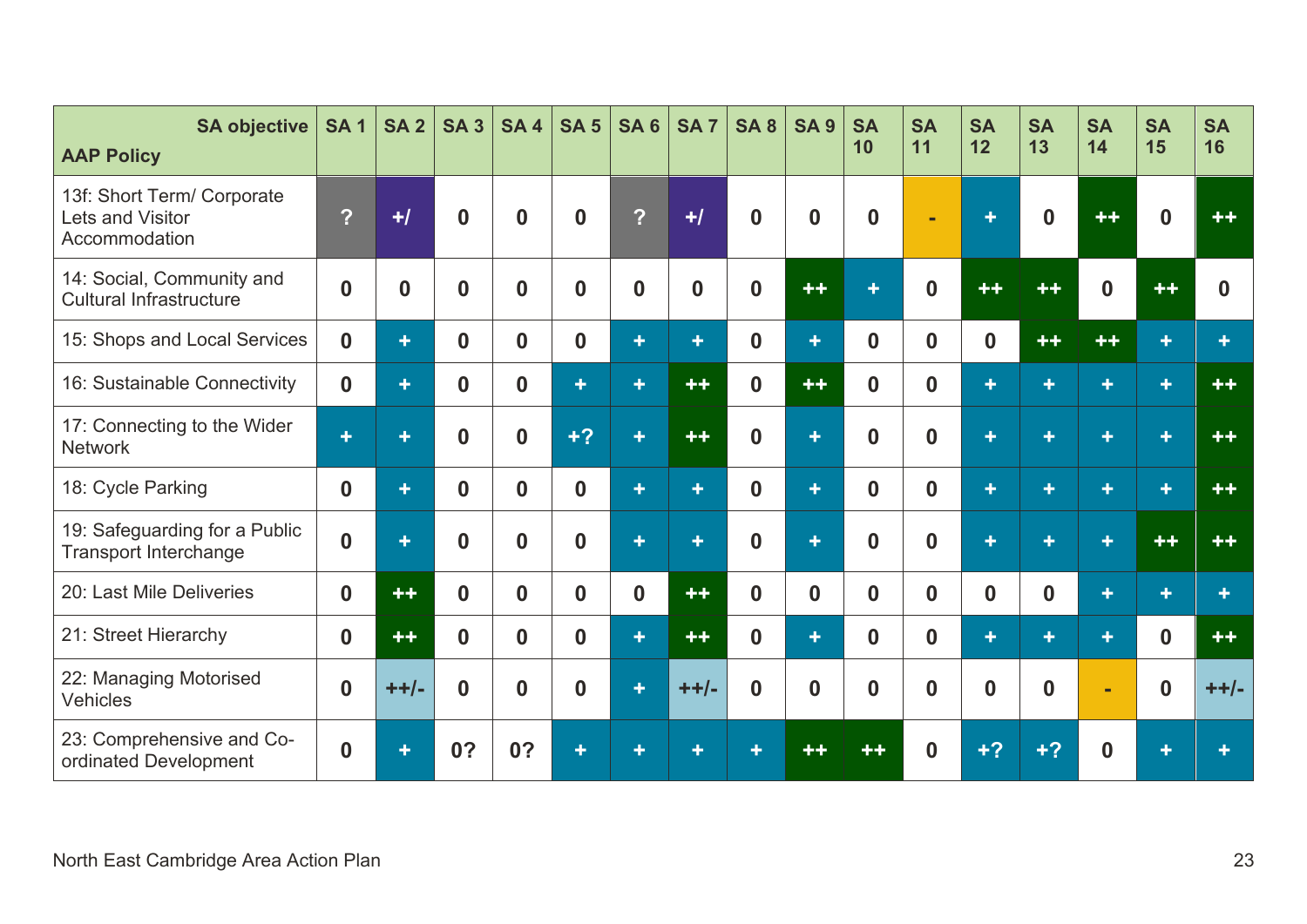| <b>SA objective</b>                               | <b>SA1</b>  | SA2      | SA3         | <b>SA4</b>       | SA 5         | <b>SA6</b> | <b>SA7</b>       | <b>SA8</b> | <b>SA9</b>           | <b>SA</b>    | <b>SA</b>    | <b>SA</b> | <b>SA</b>   | <b>SA</b> | <b>SA</b> | <b>SA</b> |
|---------------------------------------------------|-------------|----------|-------------|------------------|--------------|------------|------------------|------------|----------------------|--------------|--------------|-----------|-------------|-----------|-----------|-----------|
| <b>AAP Policy</b>                                 |             |          |             |                  |              |            |                  |            |                      | 10           | 11           | 12        | 13          | 14        | 15        | 16        |
| 24a: Land Assembly                                | ÷           | $\bf{0}$ | $\mathbf 0$ | $\boldsymbol{0}$ | $\mathbf{0}$ | $\bf{0}$   | $\bf{0}$         | $\bf{0}$   | $\bf{0}$             | $\mathbf{0}$ | $+2$         | $\bf{0}$  | $+2$        | $+2$      | $+2$      | $+2$      |
| 24b: Relocation                                   | 2           | $\bf{0}$ | $\mathbf 0$ | $\bf{0}$         | $\mathbf{0}$ | $\bf{0}$   | $\bf{0}$         | $\bf{0}$   | $\bf{0}$             | $\mathbf{0}$ | $+2$         | $\bf{0}$  | $+?$        | $+1$ ?    | $+?$      | $+2$      |
| 25: Environmental Protection                      | $\mathbf 0$ | $+ +$    | $\bf{0}$    | $\bf{0}$         | $+2$         | $+2$       | $\bf{0}$         | $\bf{0}$   | $\ddot{\phantom{1}}$ | $\bf{0}$     | $\bf{0}$     | $\bf{0}$  | $\bf{0}$    | $\bf{0}$  | $\bf{0}$  | 0         |
| 26: Aggregates and Waste<br><b>Sites</b>          | $+2$        | $+1$ ?   | $\bf{0}$    | $\bf{0}$         | 2            | 2          | ٠                | $\bf{0}$   | $+1$ ?               | $\bf{0}$     | $\bf{0}$     | $\bf{0}$  | $\mathbf 0$ | $\bf{0}$  | $\bf{0}$  | $\bf{0}$  |
| 27: Planning Contributions                        | $\bf{0}$    | $+2$     | $+2$        | $\bf{0}$         | $+2$         | $\bf{0}$   | $+2$             | $+2$       | $+2$                 | $+2$         | $++$         | $+2$      | $+2$        | $++$      | $++$      | $+2$      |
| 28: Meanwhile Uses                                | ÷           | $\bf{0}$ | $\bf{0}$    | $\boldsymbol{0}$ | $\bf{0}$     | ÷          | $\bf{0}$         | $\bf{0}$   | ÷                    | $\bf{0}$     | $\bf{0}$     | ÷         | ٠           | ÷         | ٠         |           |
| 29: Employment and Training                       | $\mathbf 0$ | $\bf{0}$ | $\bf{0}$    | $\bf{0}$         | $\bf{0}$     | $\bf{0}$   | $\boldsymbol{0}$ | $\bf{0}$   | ÷                    | $\mathbf{0}$ | $\mathbf{0}$ | ٠         | $+ +$       |           |           |           |
| 30: Digital Infrastructure and<br>Open Innovation | ÷           | ÷        | $\bf{0}$    | $\boldsymbol{0}$ | 0            | ÷          | $++$             | ٠          | ÷                    | $\mathbf{0}$ | $\bf{0}$     | ÷         | ÷           |           |           |           |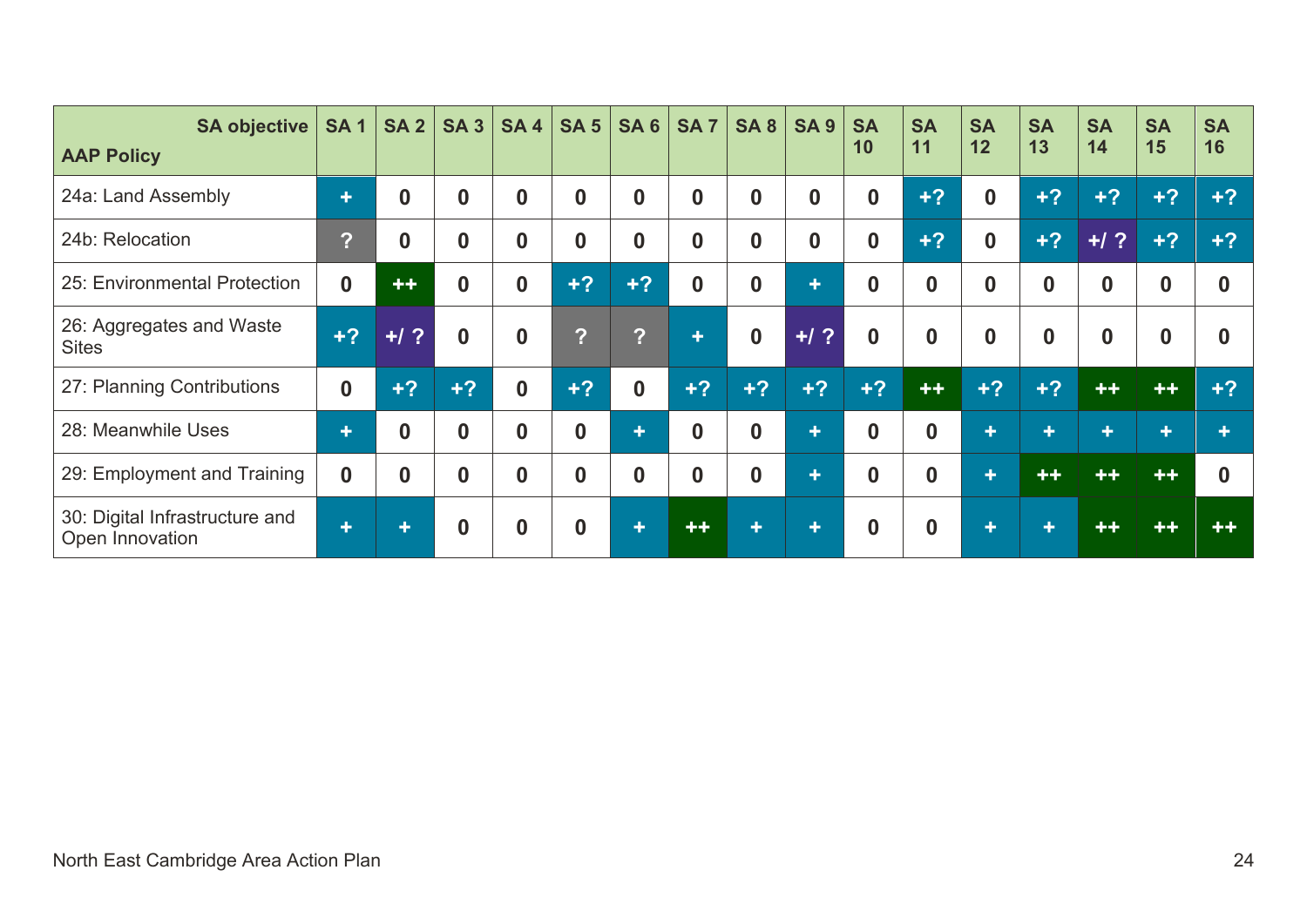combination with other development in the surrounding area, where relevant. **1.33** Table 2 presents an overview of the assessment results for each of the individual policies in the North East Cambridge Area Action Plan, as well as the Spatial Framework, vision and objectives. The SA also includes an assessment of the cumulative effects of the plan as a whole, with consideration of effects in The results of this cumulative effects assessment are presented below, by SA objective.

## **Cumulative Effects**

SA Objective 1: Minimise the irreversible loss of undeveloped land, protect soils and economic mineral reserves

 to make efficient use of land in this area. As such, cumulative significant **1.34** The majority of NEC consists of previously developed land and AAP seeks positive effects (++) are expected for this SA objective.

## SA Objective 2: Improve air quality and minimise or mitigate against sources of environmental pollution

**1.35** The AAP has a strong focus on reducing the need to travel, promoting sustainable modes of transport, including walking and cycling connectivity, particularly via Policy 16: Sustainable Connectivity, Policy 18: Cycle Parking, Policy 19: Safeguarding for Public Transport and Policy 21: Street Hierarchy. The AAP also seeks to ensure no net change in traffic movements to and from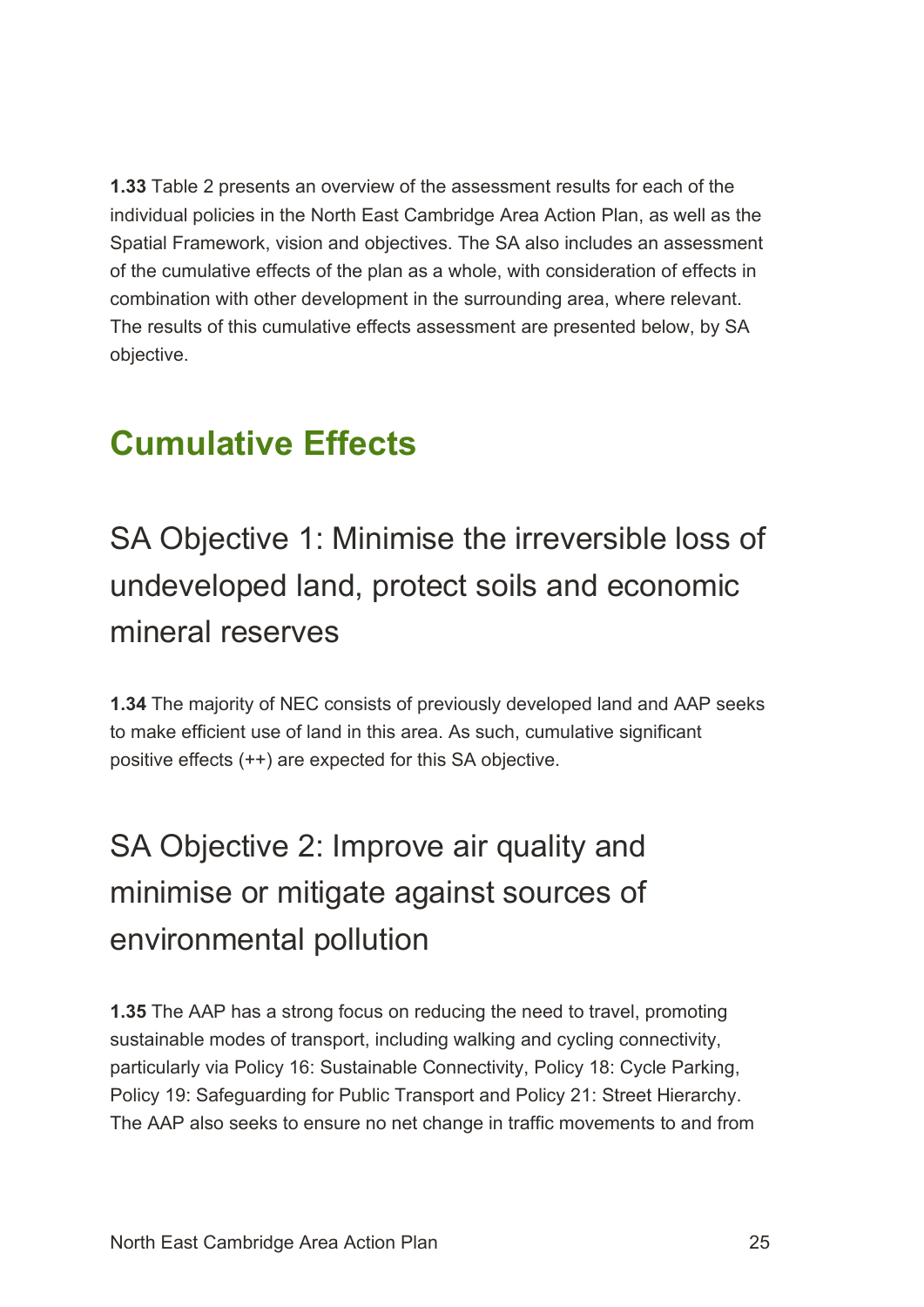NEC through the use of a trip budget and parking restraints, through Policy 22: Managing Motorised Vehicles.

 carbon fuel sources, particularly through Policy 2: Designing for the Climate **1.36** In addition, the AAP promotes energy-efficient development and low Emergency. These measures are expected to reduce emissions of air pollutants from vehicle traffic and the burning of fossil fuels. The AAP also seeks to avoid, reduce and mitigate environmental pollution, particularly through Policy 25: Environmental Protection, including potential land contamination in the area.

 amount of residential development. The proposed model of car barns on the **1.37** Nevertheless, the AAP proposes a substantial increase in development through the densification of employment uses and development of a substantial periphery of NEC is likely to reduce traffic movements within the site, and the trip budget is expected to ensure no net increase in traffic beyond the site, as a result of the AAP.

 expected for this SA objective. Uncertainty arises because the AAP aims to **1.38** Overall, cumulative significant positive uncertain effects (++?) are reduce vehicle trip generation below current levels, which could be very challenging to achieve, given the scale of development in the AAP. If this is not achieved, there is potential for negative effects to arise, given the potential effects on the A14 Corridor AQMA.

## SA Objective 3: Protect and where possible enhance the quality of the water environment

**1.39** The AAP seeks to limit water use and improve water quality through Policies 4a: Water Efficiency and 4b: Water Quality and Ensuring Supply. Policy 4a aims to minimise water use within new development. The AAP also seeks to protect the water environment through preventing environmental pollution through Policy 25: Environmental Protection, as well as minimising the risk of flooding, through various policies, such as Policy 4c: Flood Risk and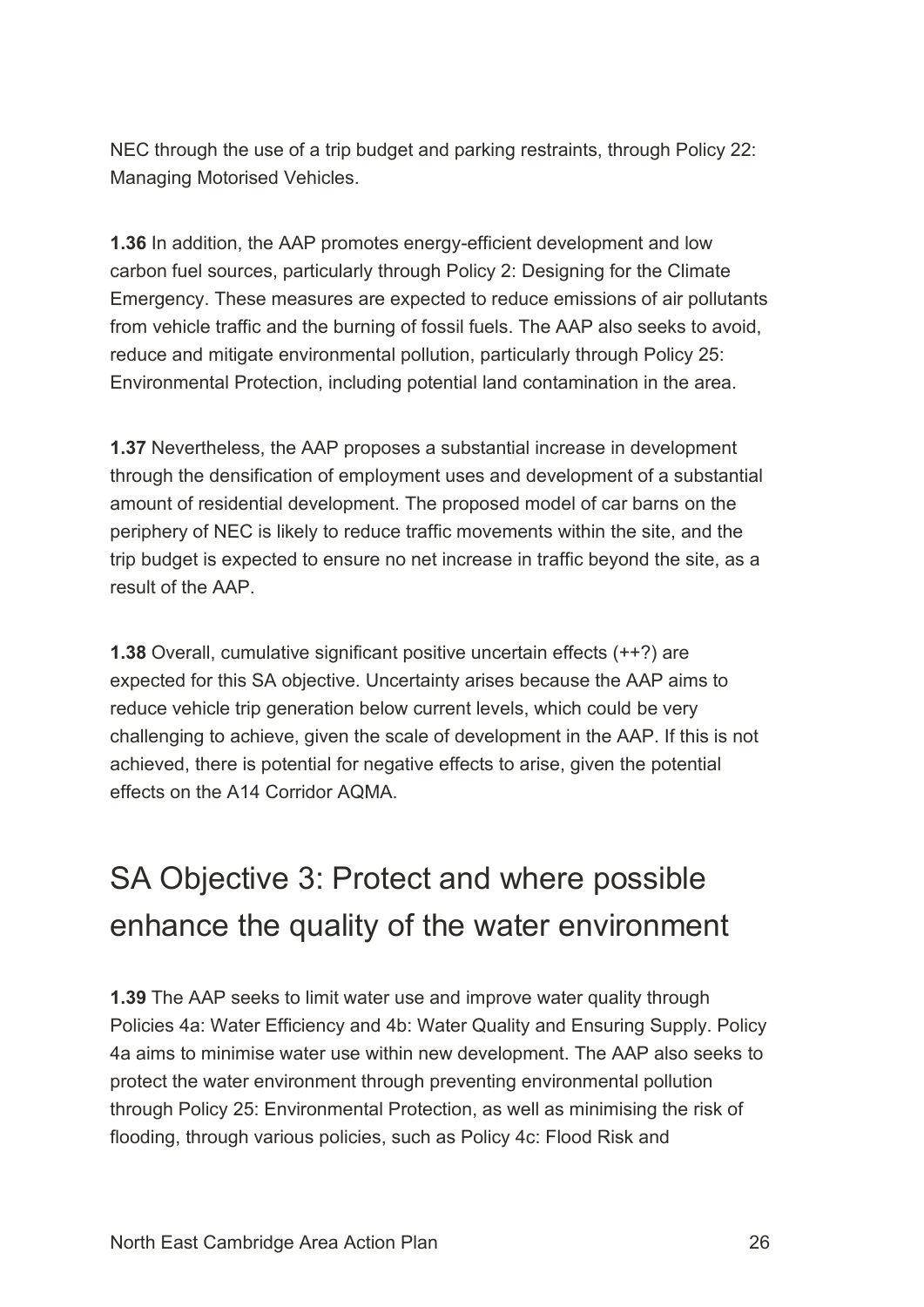expected for this SA objective. Sustainable Drainage. Overall, cumulative minor positive effects (+) are

## SA Objective 4: Avoid adverse effects on designated sites and protected species

 **1.40** Whilst the AAP will result in development within proximity to designated sites, including Bramblefields Local Nature Reserve and Milton Road Hedgerows County Wildlife Site, these are expected to be protected by Policy 5: Biodiversity and Net Gain. However, there is potential for increased disturbance at these sites in combination with an increase in development in the wider area.

**1.41** The Draft Habitats Regulations Assessment Report concludes that adverse effects on the integrity of the European sites within close proximity to NEC can be ruled out.

 expected for this SA objective. **1.42** Taking into account the findings of the Habitats Regulations Assessment at this stage of plan-making, cumulative mixed minor positive effects (+) are

SA Objective 5: Maintain and enhance the range and viability of characteristic habitats and species and improve opportunities for people to access and appreciate wildlife and green spaces

 **1.43** 5The AAP promotes biodiversity gain through Policy 5: Biodiversity and Net Gain and Policy 7: Creating High Quality Streets, Spaces and Landscape, part of which seeks to increase the number of trees planted in NEC. In addition,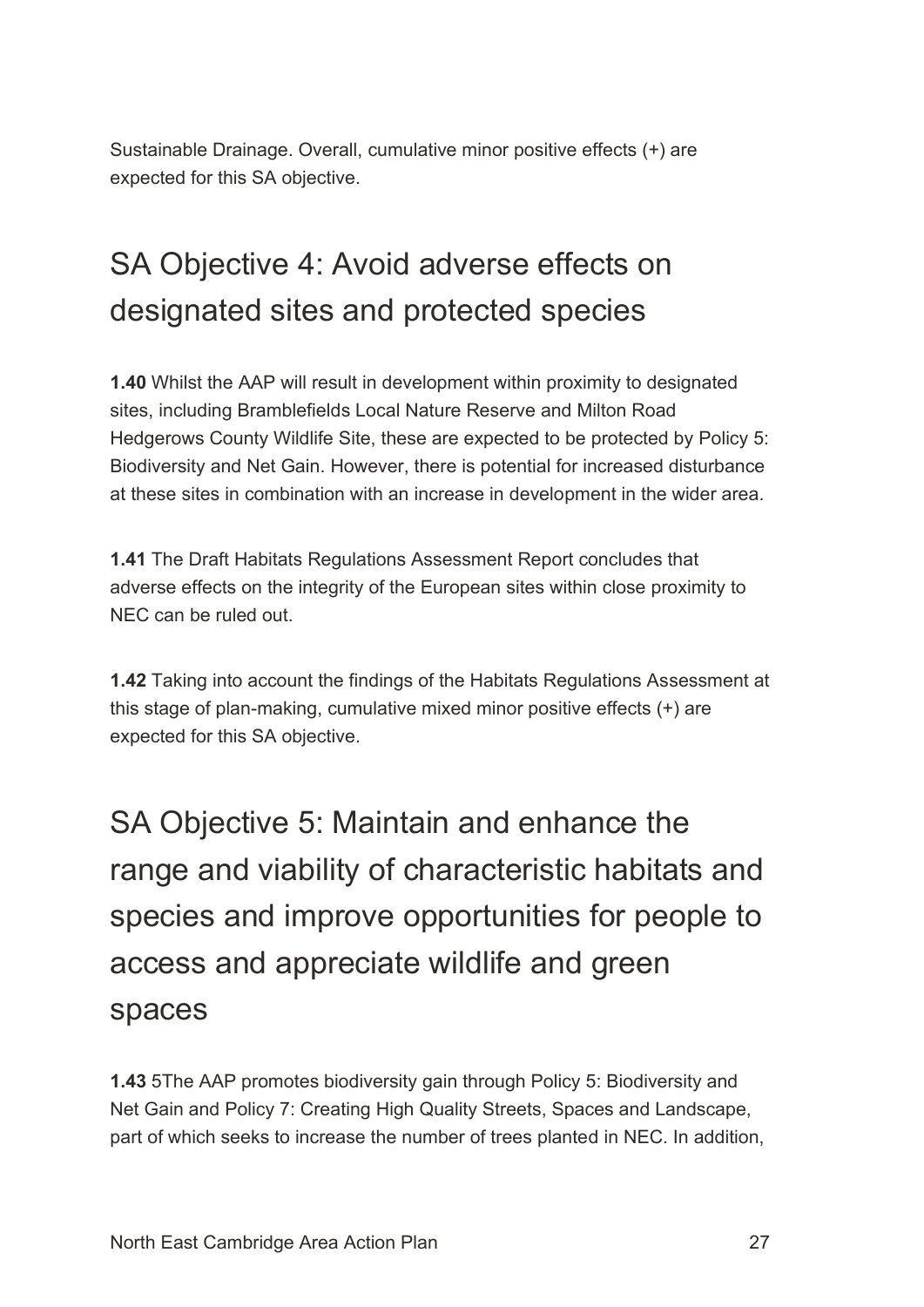expected for this SA objective. Policy 8: Open Spaces for Recreation and Sport may lead to creation of green space with biodiversity value. Overall, cumulative minor positive effects (+) are

## SA Objective 6: Maintain and enhance the diversity and local distinctiveness of landscape and townscape character

 **1.44** The AAP seeks to create a distinctive, attractive city district, through the policies set out in Chapter 3 – Design and Built Character. In particular, Policy 6a: Distinctive Design for North East Cambridge is expected to ensure development is integrated into and contributes positively to the existing landscape and townscape. A number of other policies also require improvements to the quality of the public realm, providing spaces for movement, and interaction, which will help ensure a vibrant townscape. Overall, a cumulative significant positive effect (++) is expected for this SA objective.

## SA Objective 7: Minimise impacts on climate change (including greenhouse gas emissions)

 from NEC through the use of a trip budget and parking restraints, through Policy **1.45** The AAP has a strong focus on reducing the need to travel, promoting sustainable modes of transport, including walking and cycling connectivity, particularly via Policy 16: Sustainable Connectivity, Policy 18: Cycle Parking, Policy 19: Safeguarding for Public Transport and Policy 21: Street Hierarchy. In addition, the AAP seeks to ensure no net increase in traffic movements to and 22: Managing Motorised Vehicles.

**1.46** Policy 2: Designing for the Climate Emergency requires development to contribute towards achieving net zero carbon emissions . These measures are expected to reduce emissions of greenhouse gases both within the site itself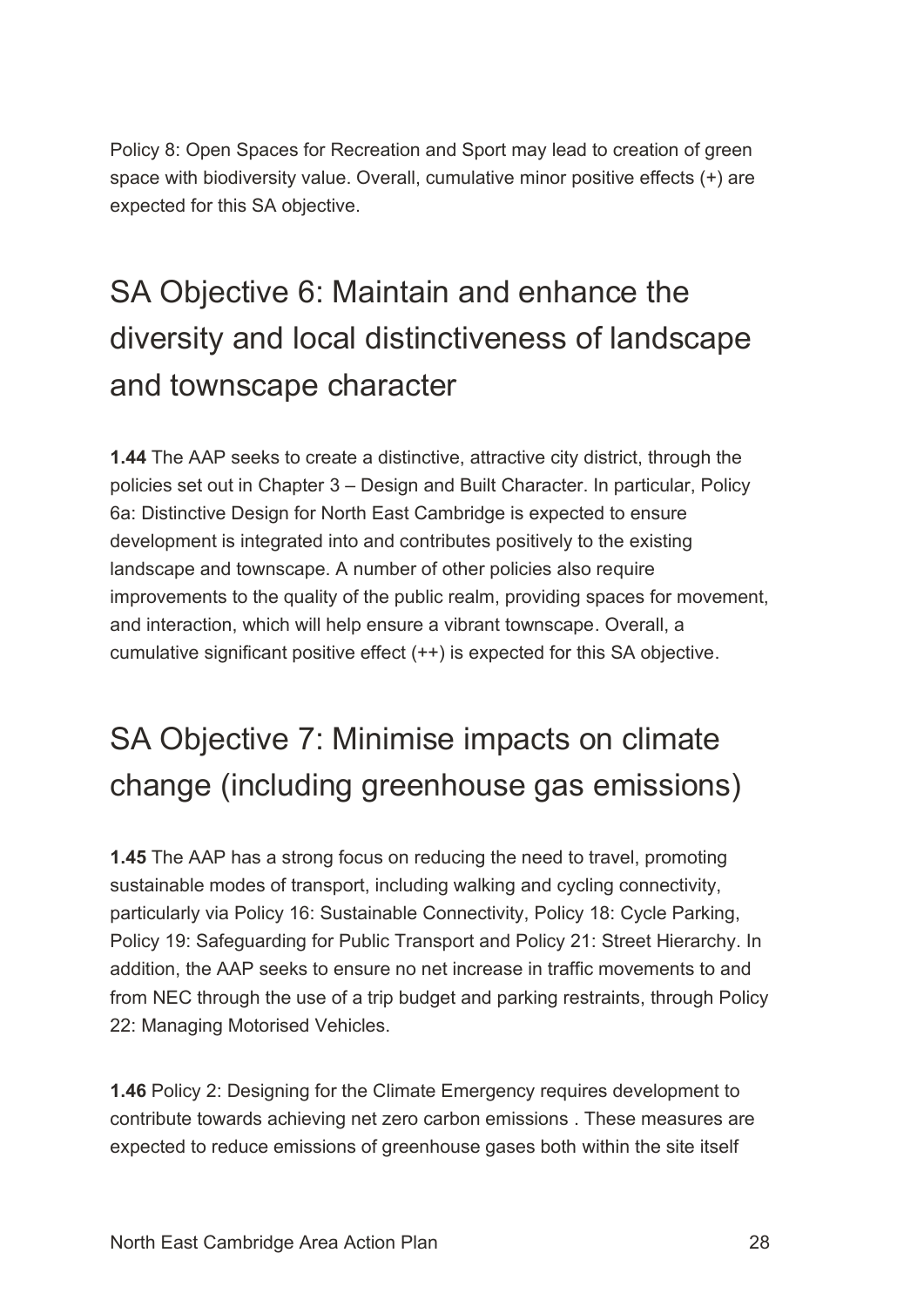and in terms of energy use of buildings. Nevertheless, the AAP proposes a substantial increase in development through the densification of employment uses and development of a substantial amount of residential development. This will result in an increase in energy use, particularly in combination with the increase in development set out in the existing Cambridge Local Plan and South Cambridgeshire Local Plan.

**1.47** Overall, cumulative significant positive and minor negative effects (++/-) are expected for this SA objective.

## SA Objective 8: Reduce vulnerability to future climate change effects

 measures to help adapt to climate change, including designing buildings to minimise and manage increases in temperature and, along with Policy 4a: **1.48** Policy 2: Designing for the Climate Emergency sets out a number of Water Efficiency, to make efficient use of water resources. Policy 4c: Flood Risk and Sustainable Drainage should also help ensure the increased risk of flooding as a result of climate change is minimised. Overall, the AAP includes a number of measures to help development adapt to climate change, therefore cumulative significant positive effects (++) are expected for this SA objective.

## SA Objective 9: Maintain and enhance human health and wellbeing and reduce inequalities

 **1.49** In providing a substantial new number of homes and jobs, the AAP will contribute to improving human health and wellbeing by helping to ensure that everyone has access to suitable housing and can access employment opportunities. In addition, the AAP strongly supports active travel, particularly through the Spatial Framework and policies Policy 16: Sustainable Connectivity, Policy 21: Street Hierarchy and the 'centres' policies (10a to e), which will help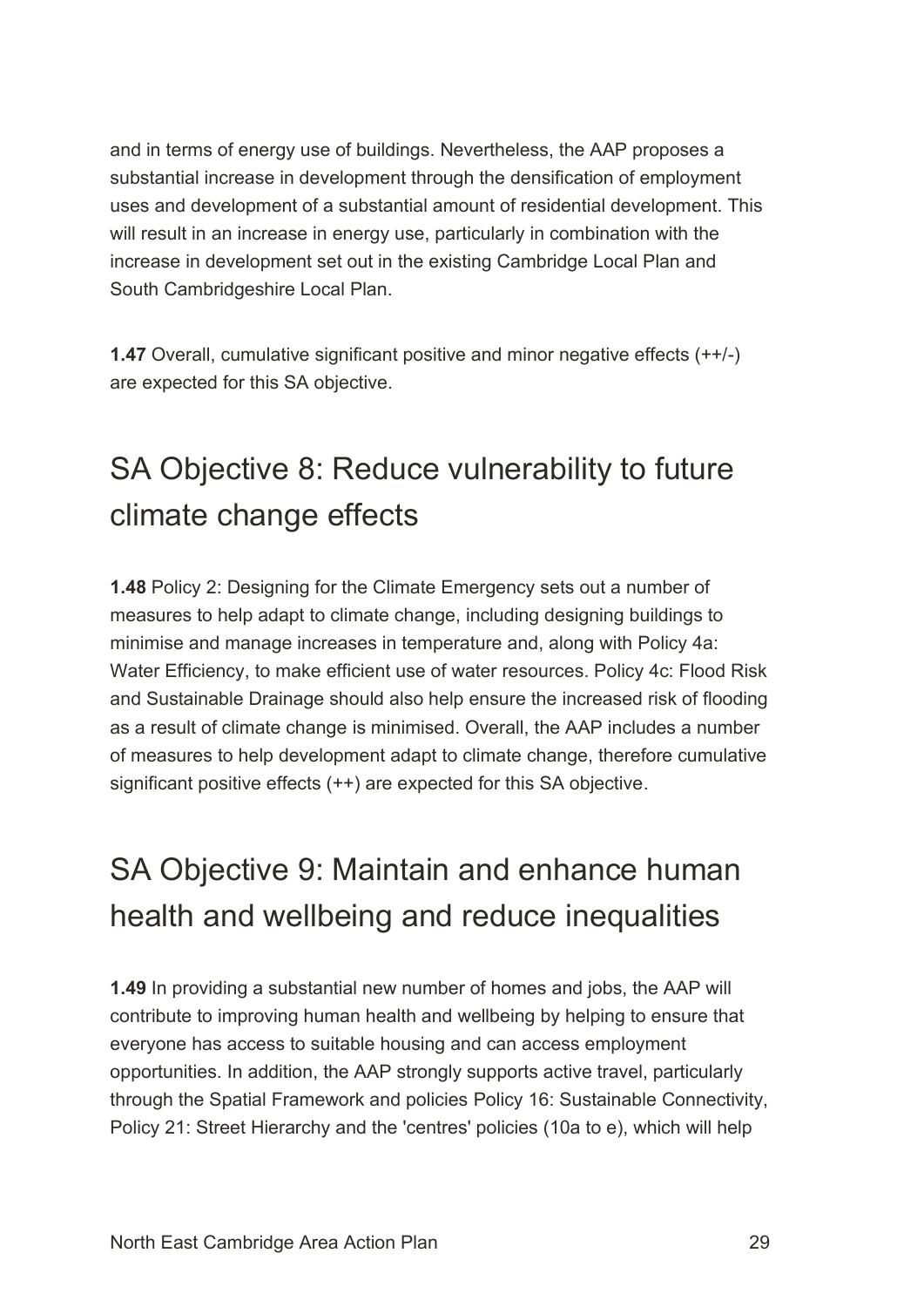reduce vehicles on the road (therefore improving road safety) and encourage active lifestyles.

**1.50** Physical, mental and social wellbeing will also benefit from the provision of local services, facilities and infrastructure, particularly those that encourage community cohesion and recreation, such as through Policy 14: Social, Community and Cultural Infrastructure and Policy 8: Open Spaces for Recreation and Sport.

**1.51** Overall, cumulative significant positive effects (++) are expected for this SA objective.

## SA Objective 10: Improve the quantity and quality of publicly accessible open space

**1.52** Policy 8: Open Spaces for Recreation and Sport protects against loss of sport, open space, recreation and play facilities and requires these to be provided to serve new development and surrounding communities. The 'centres' policies (10a to e) also include provision of open/civic space. Overall, cumulative significant positive effects (++) are expected for this SA objective.

## SA Objective 11: Ensure everyone has access to decent, appropriate and affordable housing

 Policy 13a: Housing Provision requires homes to be high quality, mixed in type affordable. Policies 13b to 13f give further details on the variety of housing to be provided, which together are expected to provide a suitably diverse range of **1.53** The AAP provides for 8,350 additional dwellings to be delivered in NEC. and tenure, accessible and adaptable and a minimum 40% new homes to be housing stock. As such, cumulative significant positive effects (++) are expected for this SA objective.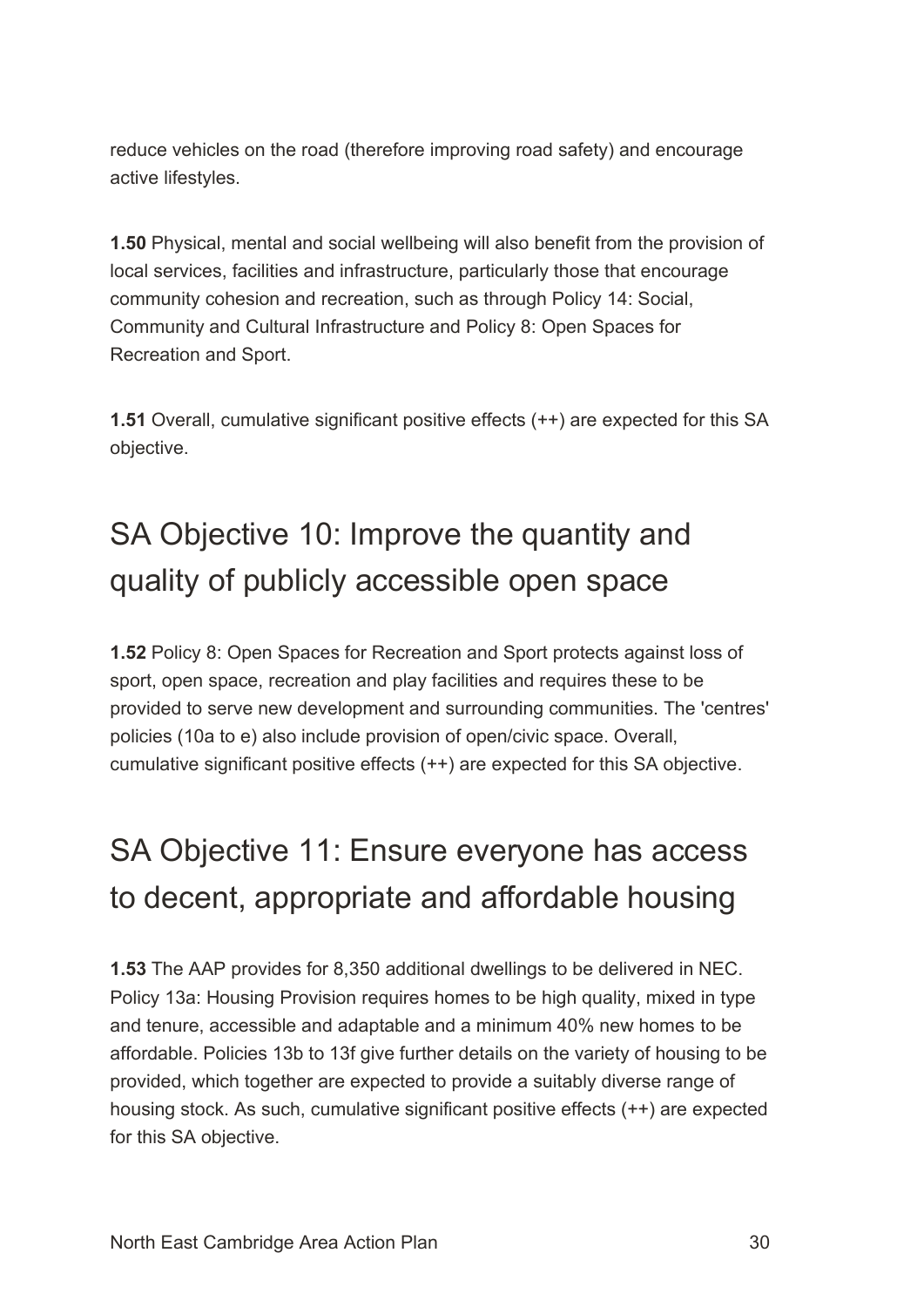## SA Objective 12: Redress inequalities related to age, disability, gender, race, faith, location and income

 **1.54** The AAP will help provide homes and jobs for those who need them in the Promoting sustainable modes of transport, including through the policies in Chapter 5: Connectivity, and the ambition for a walkable neighbourhood may area, and includes provision of specialist, affordable and accessible and adaptable housing. Policy 8 requires open spaces to be multi-user and multigenerational. In addition, Policies 11: Housing Design Standards, 13e: Custom House Building, 13f: Short Term/Corporate Lets and Visitor Accommodation and 16: Sustainable Connectivity include provision for wheelchair users. help ensure that those with mobility issues or who cannot afford a car can access employment, services and facilities. Overall, a cumulative minor positive effect (+) is expected for this SA objective.

SA Objective 13: Improve the quality, range and accessibility of services and facilities (e.g. health, transport, education, training, leisure opportunities)

**1.55** The AAP provides for new services and facilities to serve new development and the surrounding community. This includes provision of a new district centre through Policy 10b: District Centre, a local centre at the Science Park (Policy 10c), Cowley Road and Greenway Local Centres (Policy 10e) as well as retail and community uses at Station Approach Local Centre (Policy 10d).

**1.56** In addition, Policy 14: Social, Community and Cultural Infrastructure seeks to provide new social and community infrastructure, Policy 8: Open Spaces for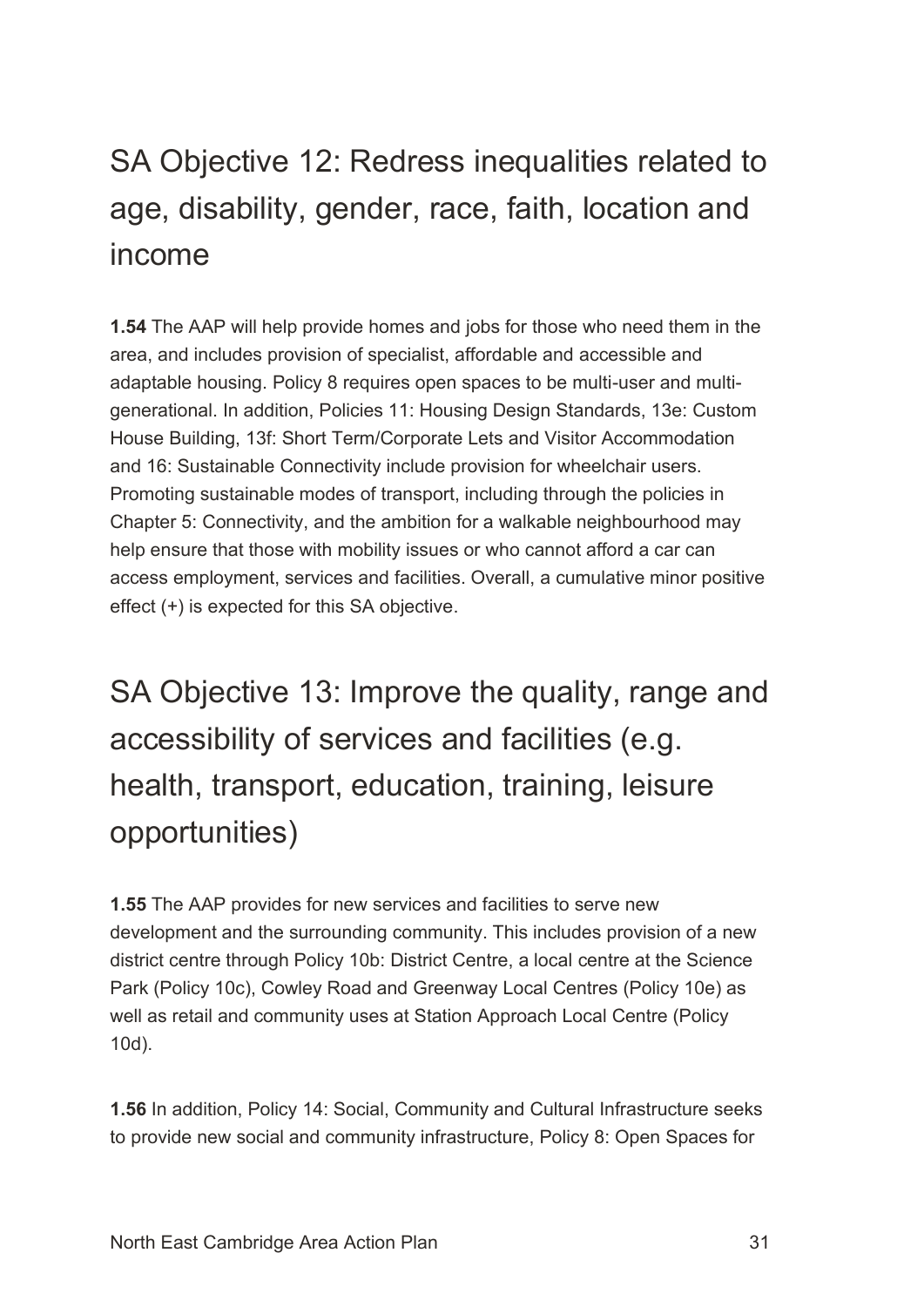Recreation and Sport provides for new open space, sport and recreation facilities and a number of policies promote improved sustainable transport infrastructure. Policy 28: Meanwhile Uses also supports provision of local services and facilities through allowing meanwhile use of land whilst services are waiting to come forward, and Policy 29: Employment and Training seeks to increase opportunities for training and employment with developers contributing to a range of employment, skills and training initiatives.

**1.57** Overall, cumulative significant positive effects (++) are expected for this SA objective.

## SA Objective 14: Improve the efficiency, competitiveness and adaptability of the local economy

 public realm, which is likely to help attract employers and workers to the area. **1.58** The AAP provides for 15,000 new jobs, particularly through the policies set out in Chapter 4 – Jobs, Homes and Services, which is a substantial increase in employment delivery at the site and for the city as a whole. These policies seek to intensify employment use at the site and make efficient use of existing employment land. In addition, the AAP promotes an attractive and readable Overall, cumulative significant positive effects (++) are expected in relation to this SA objective, as the AAP will help provide jobs for NEC and the wider area, as well as boosting the local economy.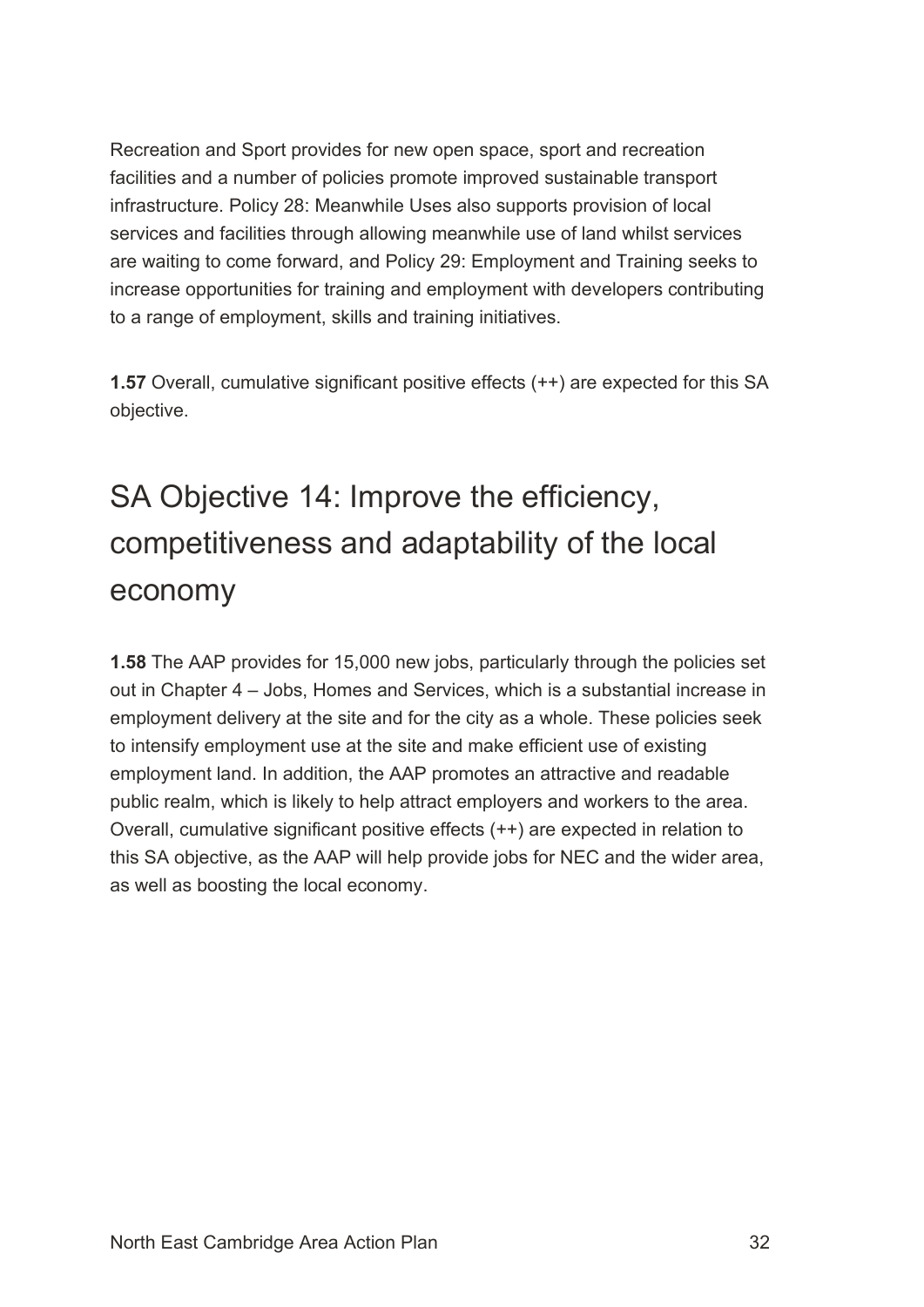## SA Objective 15: Support appropriate investment in people, places, communities and other infrastructure

 includes provision of a new centres through Policies 10a to e, Policy 14: Social, **1.59** The AAP provides for new housing and employment, as well as services and facilities to serve new development and the surrounding community. This Community and Cultural Infrastructure, which seeks to provide new social and community infrastructure, Policy 8: Open Spaces for Recreation and Sport, which provides for new open space, sport and recreation facilities and a number of policies that promote improved sustainable transport infrastructure.

**1.60** Policy 28: Meanwhile Uses also supports provision of local services and facilities through allowing meanwhile use of land whilst services are waiting to come forward, and Policy 29: Employment and Training seeks to increase opportunities for training and employment with developers contributing to a range of employment, skills and training initiatives. In addition, Policy 30: Digital Infrastructure and Open Innovation should ensure investment in digital infrastructure and neighbourhoods ready to take advantage of future technologies.

**1.61** Overall, cumulative significant positive effects (++) are expected for this SA objective.

## SA Objective 16: Reduce the need to travel and promote more sustainable travel choices

**1.62** The AAP has a strong focus on reducing the need to travel and promoting sustainable modes of transport, including walking and cycling connectivity, particularly via Policy 16: Sustainable Connectivity, Policy 18: Cycle Parking, Policy 19: Safeguarding for Public Transport and Policy 21: Street Hierarchy.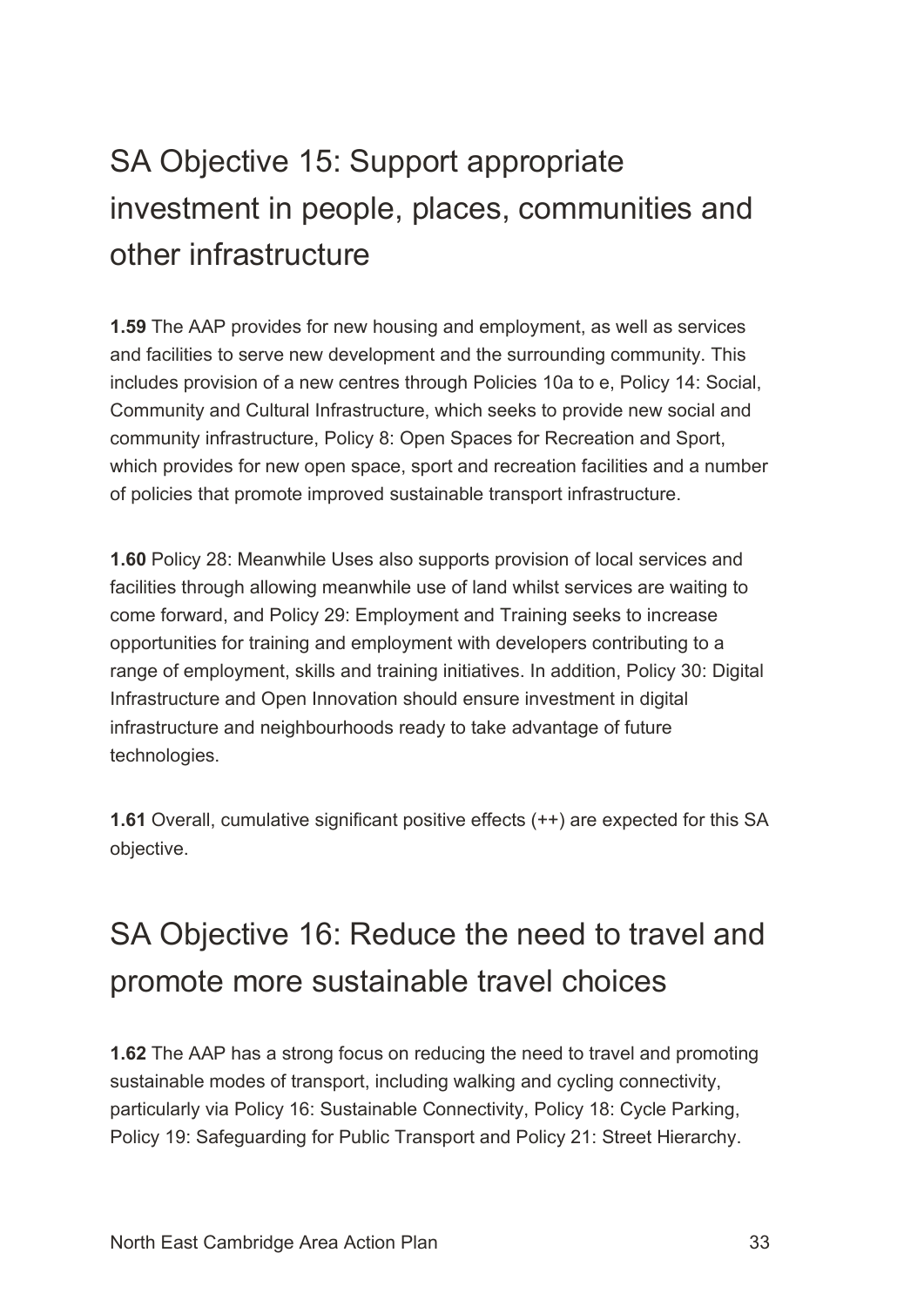These policies will work together to achieve this objective, therefore cumulative significant positive effects (++) are expected for this SA objective.

## **In-combination Effects**

 **1.63** The SA has considered potential in-combination effects of the AAP with stage of development, the emerging Greater Cambridge Local Plan: Preferred having regard to the stage the process has reached at the time of this writing. Given that the AAP is predicated on the relocation of the WWTP, the AAP will only proceed to Regulation 19 publication and consultation once the other relevant plans and projects. The key other plans relevant to the AAP are the adopted Cambridge Local Plan 2018, the adopted South Cambridgeshire Local Plan 2018 and, to the extent that it is appropriate to do so due to its early Options 2021. The potential in-combination effects of the separate Development Consent Order (DCO) project being taken forward by Anglian Water to relocate the Waste Water Treatment Plant (WWTP) to Anglian Water's preferred relocation site, on which the AAP is predicated, are also considered below, assessment. Note that although the preferred relocation site has been subject to consultation, the DCO application has not yet been submitted at the time of DCO has been granted.

 Cambridge Northern Fringe East for Development, and the South Cambridgeshire Local Plan also includes a policy regarding densification of the the policies allocating NEC and specific cumulative effects need to be taken into **1.64** The cumulative effects of the two adopted Local Plans were considered in their respective SAs prior to adoption, and both plans contain a policy allocating Science Park for redevelopment. However, the AAP adds considerable detail to account when preparing and implementing the AAP.

 the wider area; at least 12 ha of employment land to accommodate around likely to lead to further positive effects for SA objectives 11 (housing) and 14 **1.65** The adopted Local Plans propose a substantial amount of development in 22,100 new jobs and at least 14,000 additional dwellings in Cambridge City and 22,000 additional jobs and 19,500 additional homes in South Cambridge. This is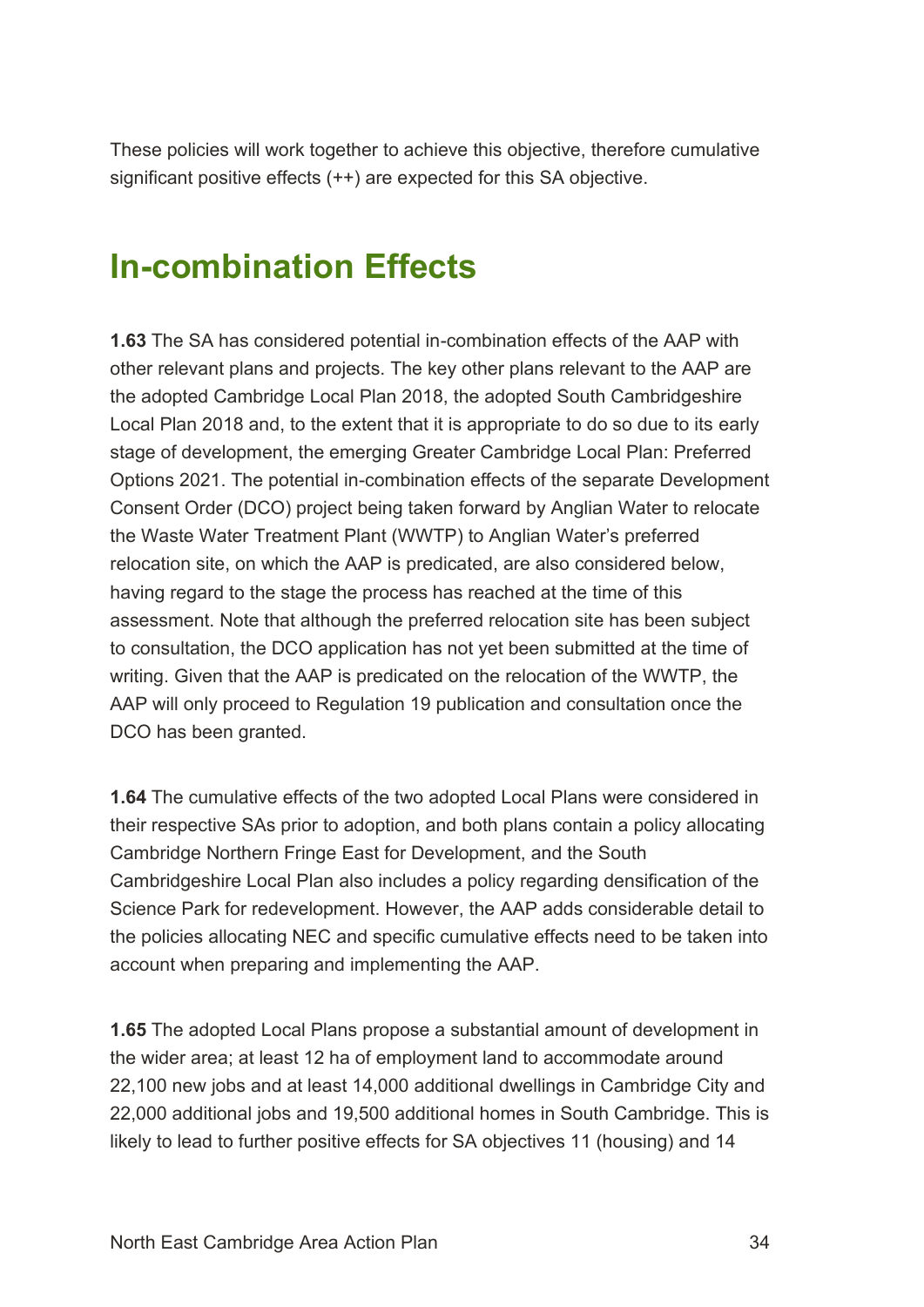(economy). There are also likely to be further, indirect effects for SA objectives training opportunities, and access to decent housing, giving more people an 9 (health and wellbeing) and 12 (equality), due to increased employment and increased quality of life.

 **1.66** The adopted Local Plans identify a large amount of development in and development of Waterbeach new town and a substantial extension to the negative effects identified for SA objectives 2 (air quality and pollution) and these plans could also have negative in-combination effects for SA objective 3 near to the northern part of Cambridge. This includes Land between Huntington Road and Histon Road Area of Major Change, West Cambridge Area of Major Change and Cambridge East (including an additional area safeguarded for future development). In addition, the area covered by the North West Cambridge Area Action Plan continues to be developed. The South Cambridgeshire Local Plan includes a new settlement at Bourn Airfield and major growth at Cambourne West, which are connected to NEC via the A428, which leads into the A14 corridor AQMA. These developments, along with Northstowe could generate movements between these developments and the AAP area, particularly in terms of people commuting to work. This is likely to increase traffic in the area, including along the A14 corridor, therefore adding to 7 (greenhouse gas emissions). The large amount of development proposed in (water), as there will be a substantial increase in water demand in one of the driest parts of the country.

 Local Plan Preferred Options includes a number of policies seeking to increase 44,400 new dwellings and 58,500 new jobs to 2041. Providing land to meet at the NEC site and also through allocations of the land safeguarded land at Cambourne, which is expected to be served by a new railway station. The plan **1.67** There are likely to be similar in-combination effects as outlined above of the AAP and the emerging Greater Cambridge Local Plan once this is adopted, i.e. in relation to SA objectives 2, 3 and 7. However, the Greater Cambridge public transport use and active travel and efficient water use. The emerging Greater Cambridge Local Plan, through the First Proposals, identifies a need for those needs is to be focused primarily in and around Cambridge city (including Cambridge Airport in the adopted local plans), as well as expanding also proposes some development in more rural areas, including some village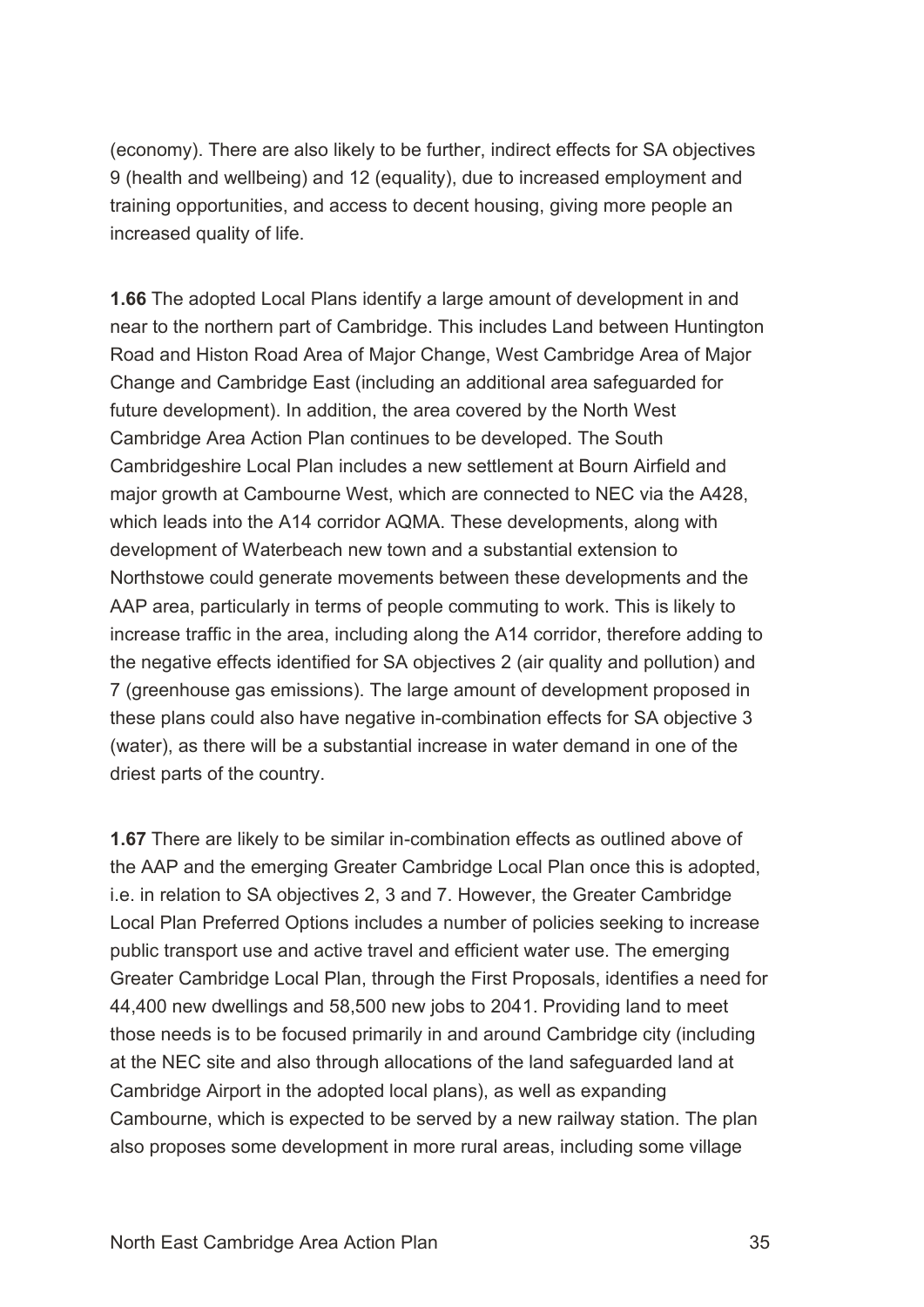growth, rural employment locations, and growth in the 'southern cluster', to the south and south east of Cambridge.

 likely to be limited, given the separation of the A14 and the existing built-up are also likely with regards to SA objective 6 (landscape), given that the density would bring some degree of urbanisation to the east of NEC, on the other side of the A14, which cumulatively, and along with development proposed in the operationally net zero plant. As such, increases in carbon emissions from the **1.68** At time of writing Anglian Water has identified a preferred site for the relocation of Cambridge WWTP to the east of NEC and north of the A14. Although this is relatively close to the AAP area, in-combination effects are nature of North East Cambridge. There is potential for negative in-combination effects with regards to water quality (SA objective 3), given the proximity of both sites to the River Cam, the potential for release of contaminants into waterbodies and ground water at North East Cambridge and the increased demand on wastewater as a result of development at North East Cambridge, and other housing/employment provision within the adopted Local Plans, and potentially the Greater Cambridge Local Plan. Adverse in-combination effects of development at North East Cambridge would be increased and the WWTP emerging Greater Cambridge Local Plan, could detract from the setting of the historic city of Cambridge and affect views into and out of the city. There is potential for positive in-combination effects on SA objective 14 (economy) as the relocation of the WWTP may create new jobs in itself (although additional long-term employment opportunities are likely to be limited) and significant new job creation at North East Cambridge. While there may be carbon emissions resulting from construction of the new WWTP and embodied carbon in the construction materials, Anglian Water has committed to achieving an WWTP are likely to be negligible, resulting in no in-combination effects in this regard. The effects of the WWTP itself will be considered in detail in the Environmental Impact Assessment (EIA) accompanying the DCO, which will include consideration of in-combination effects.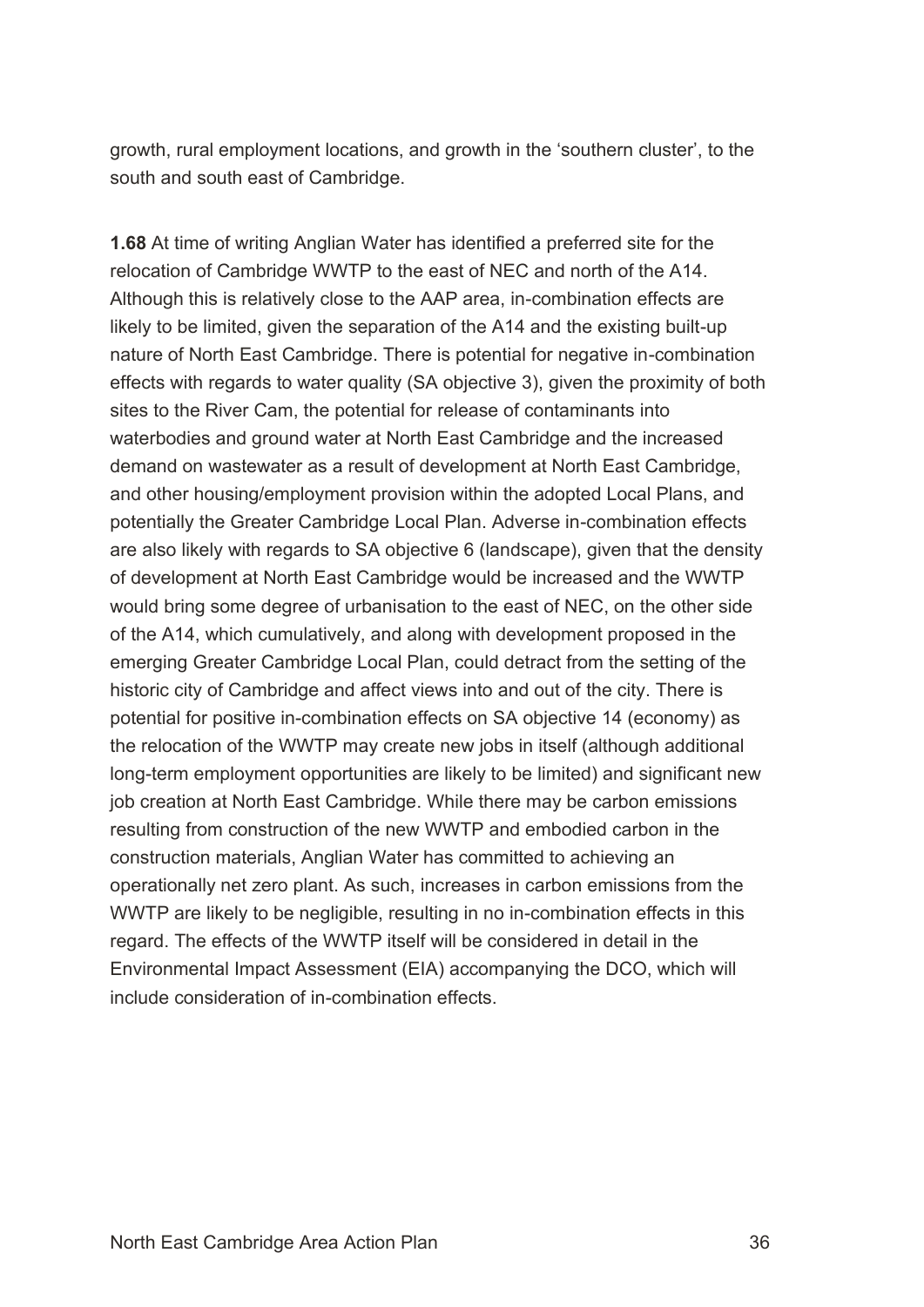## **Monitoring & Recommendations**  Monitoring

 the SA expects to be minor may become significant and vice versa, monitoring measures have been proposed in relation to all of the SA objectives in the SA **1.69** The SEA Regulations require that monitoring is undertaken in relation to the significant effects of implementing the Plan in question. Since effects which framework. Suggested measures for monitoring the sustainability effects of the AAP are presented in Chapter 6 of the main SA Report, drawing on the monitoring indicators that have been developed for monitoring the AAP itself.

## Recommendations

 recommendations are set out in Chapter 6 of the main SA Report. These elsewhere in the AAP, or AAP policies have been amended to reflect the SA **1.70** The SA assessments identified a number of recommendations in order to minimise potential negative effects of the AAP and maximise the number, magnitude and likelihood of positive effects of the AAP. These include ensuring the active travel network and green infrastructure networks are interlinked and requiring mitigation of any negative effects that may arise from relocating various uses. The Councils response to the recommendations is also provided and shows that in the majority of cases the issue is addressed recommendations.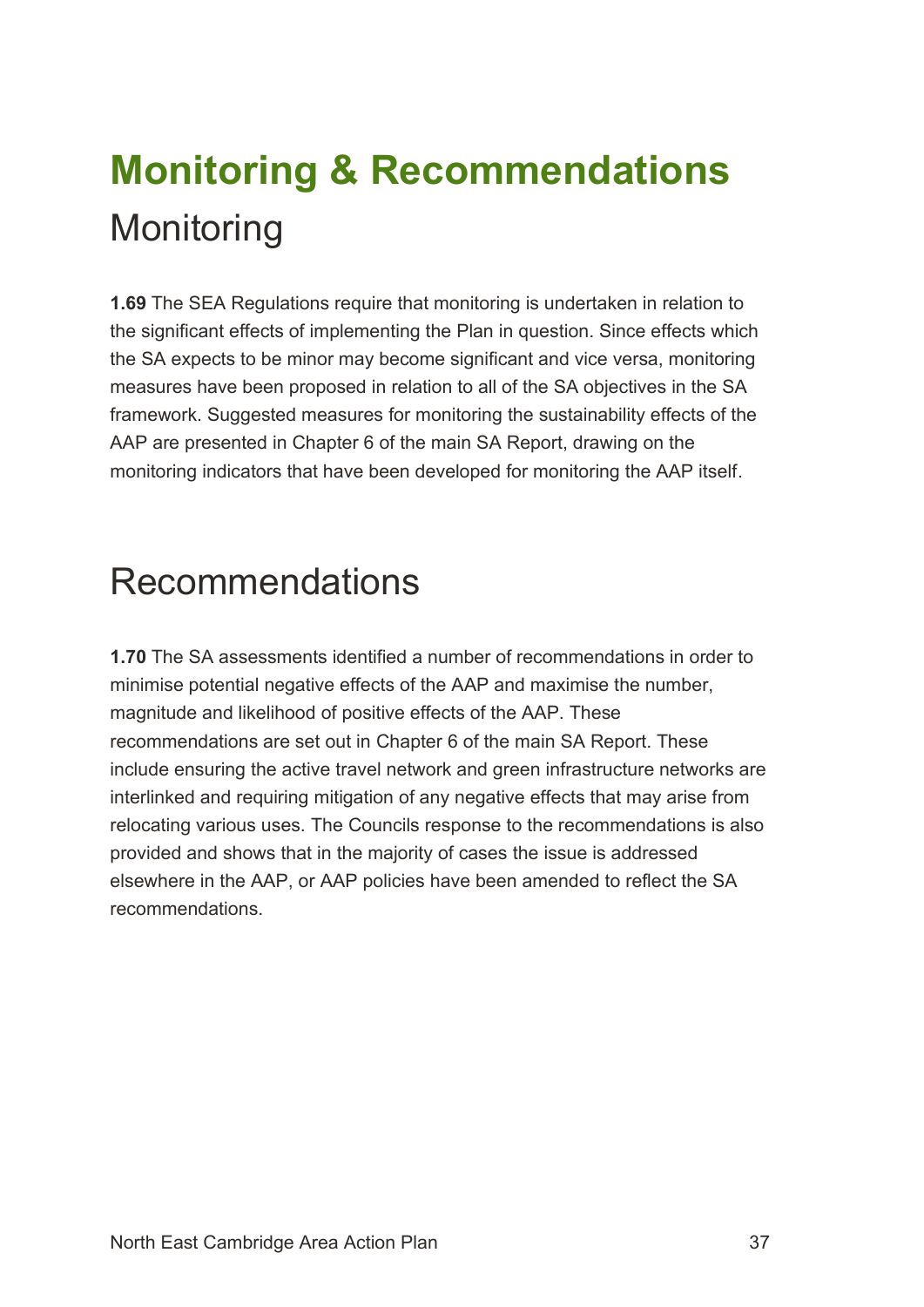## **Conclusions & Next Steps**  Next Steps

 responses received and the findings of the Sustainability Appraisal will then be **1.71** This Non-Technical Summary and the Sustainability Appraisal Report to which this Non-Technical Summary refers will be available for consultation alongside the Proposed Submission AAP. Following this consultation, the submitted to the Secretary of State for Examination, along with a range of other supporting evidence. Any proposed modifications to the AAP identified through this process will need to be screened for their implications for SA and further SA work undertaken, where necessary.

LUC

November 2021